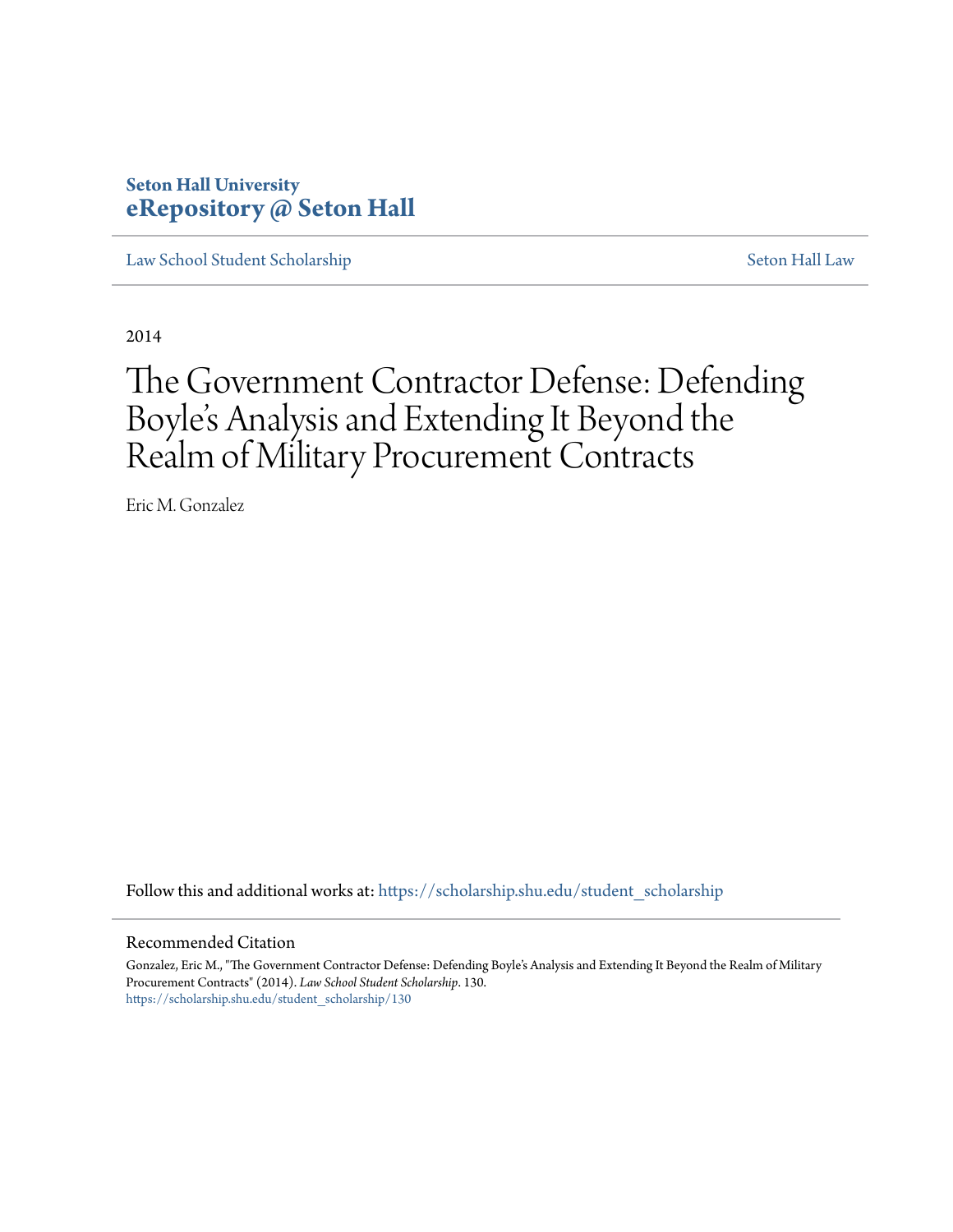## The Government Contractor Defense: Defending *Boyle's* Analysis and Extending It Beyond the Realm of Military Procurement Contracts

## Eric M. Gonzalez[∗](#page-1-0)

#### I. Introduction

The government contractor defense has a long and conflicted history reaching back to the Civil War era. The defense stands for the idea that a contractor working for the government, who is provided limited discretion within its contract, should be entitled to share the government's immunity. An assortment of preceding cases ultimately prompted the Supreme Court to issue a landmark decision in 1988: *Boyle v. United Techs. Corp*. [1](#page-1-1) This decision addressed the long-debated issue of whether or not a contractor, not an employee of the government, should be allowed to share in the government's sovereign immunity in favor of the contractor.<sup>[2](#page-1-2)</sup> This controversial decision invites speculation as to what governmental interests could justify placing the burden of tort injuries entirely on the victims who suffer them. Not surprisingly, courts and scholars alike remain split as to how this question should be answered. The central dividing issue raised by the Supreme Court's vague decision in *Boyle* is whether or not immunity may be derived outside of the military context that shaped the *Boyle* analysis. [3](#page-1-3)

This Comment canvasses *Boyle's* history, framing, and opinion, which are as muddled and confusing as they are lengthy. Furthermore, this Comment will argue that despite vehement criticism: 1) *Boyle* does not offend traditional notions of separation of powers, it instead upholds them; 2) the creation of federal common law in *Boyle* was justified and consistent with

<span id="page-1-0"></span>\* J.D. Candidate, May 2014, Seton Hall University School of Law; B.A., 2010, Bucknell University. Special thanks to Professor Marc R. Poirier and my editors on the Seton Hall Law Review who provided invaluable guidance and knowledge in the writing of this Comment.<br><sup>1</sup> Boyle v. United Techs. Corp., 487 U.S. 500 (1988).

<span id="page-1-1"></span>

<span id="page-1-2"></span> $^{2}$  *Id.* 

<span id="page-1-3"></span><sup>3</sup> John L. Watts, *Differences Without Distinctions:* Boyle's *Government Contractor Defense Fails to Recognize the Critical Differences Between Civilian and Military Plaintiffs and Between Military and Non-Military Procurement*, 60 OKLA. L. REV. 647, 650 (2007).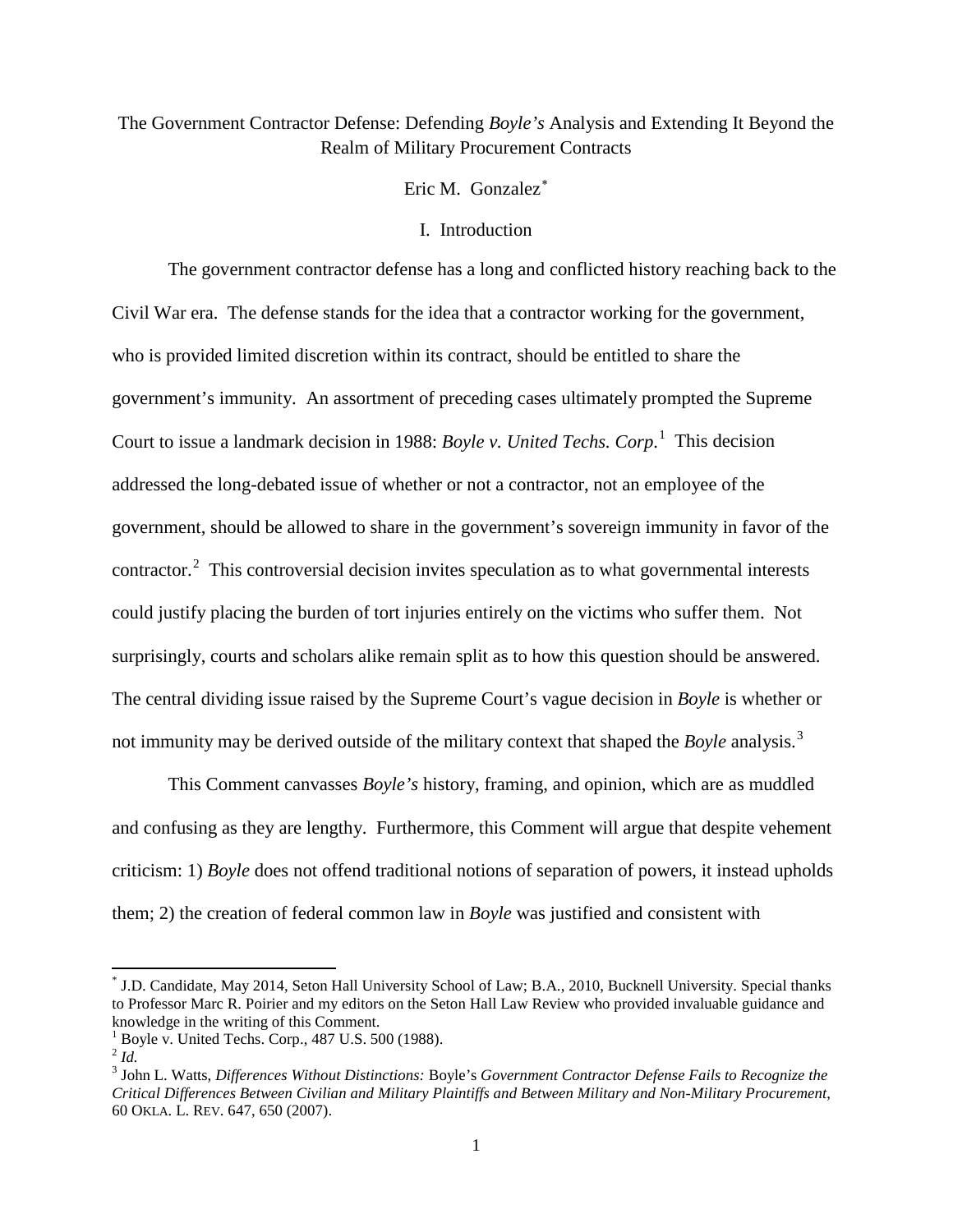precedent; 3) despite strong opposition from the Ninth Circuit<sup>[4](#page-2-0)</sup>, it is important that the government contractor defense be allowed to extend beyond military procurement contracts.

<span id="page-2-2"></span>Part II of this Comment will discuss and analyze the history of the defense leading up to the *Boyle* decision, including a look at the seminal case *Yearsley v. W. A. Ross Constr. Co.[5](#page-2-1)* , and ending with a discussion of two cases that were instrumental in the Court's analysis in *Boyle*. Part III will examine the *Boyle* decision itself, with extensive analysis of Justice Brennan's tenacious dissent. Part IV will argue that *Boyle* is consistent with separation of powers and federal common law principles, despite strong arguments to the contrary.

Part V will then examine the impact of the *Boyle* decision on federal courts and the resulting circuit split, looking at and analyzing both majority and minority viewpoints. Lastly, Part VI will argue that *Boyle* should be embraced in nonmilitary contexts. This section will examine the strong federal interests and conflicting state law that support the basis for this argument. Furthermore, this section will show that Congress is not best equipped to legislate on such matters, and that the Supreme Court should adopt a modified test.

#### II. The History of the Government Contractor Defense

The government contractor defense has roots that trace back to cases from the mid 1800s. These cases generally stand for the proposition that an agent obeying, working for, or working under the lawful command of the federal government cannot be held liable for the injuries to third parties resulting from that work. As this historical analysis will demonstrate, these early cases, which form the foundation for the Court's decision in *Boyle*, derive from both military and non-military contexts. As such, these cases are critical for a complete understanding of the arguments that follow.

<span id="page-2-0"></span> $\frac{4}{5}$  $\frac{4}{5}$  $\frac{4}{5}$  See *infra* note 129 and accompanying text.  $\frac{5}{3}$  309 U.S. 18 (1940).

<span id="page-2-1"></span>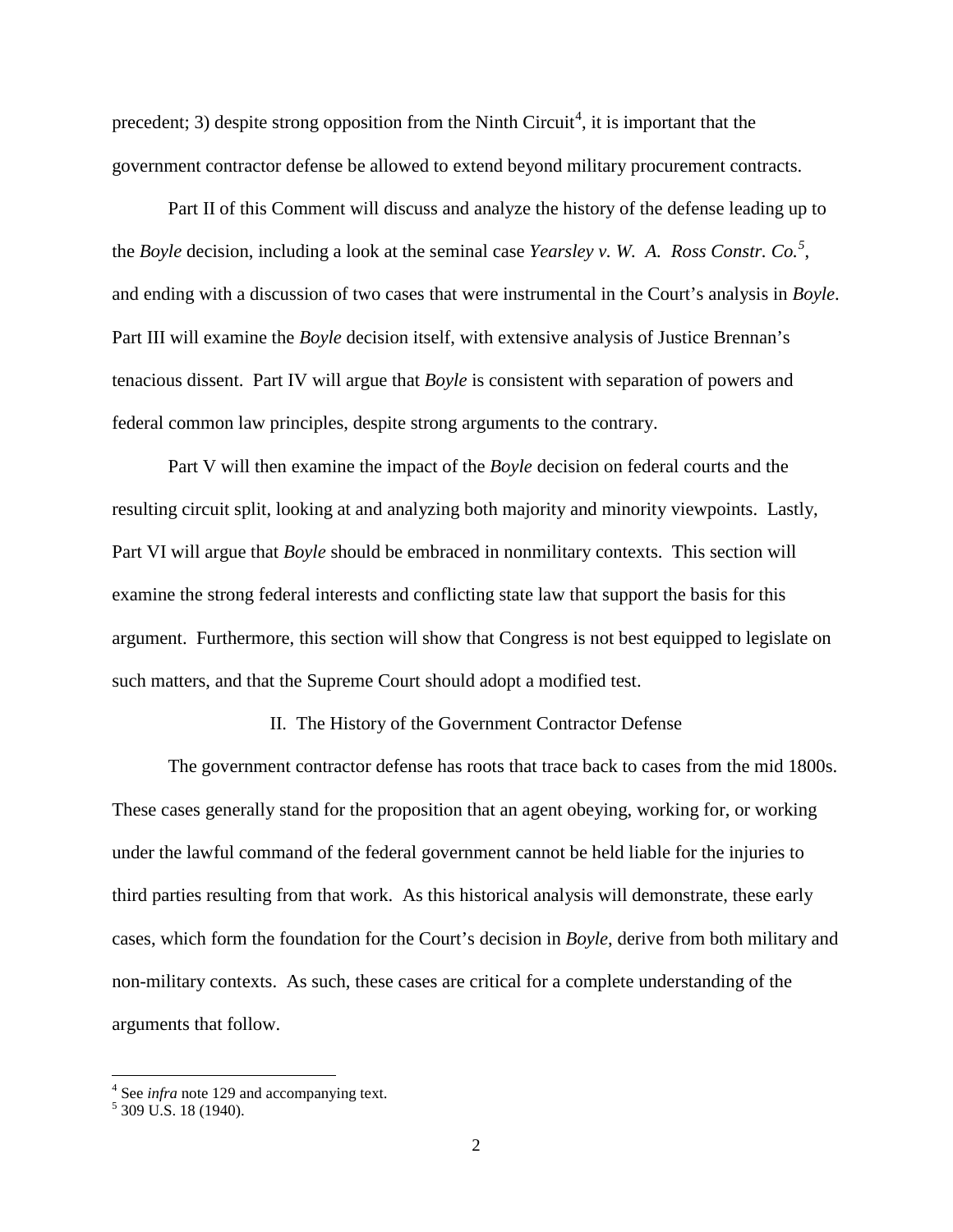#### A. Decisions pre-dating *Yearsley*

*Murray's Lessee v. Hoboken Land & Improvement Co. serves as a very early example of* the Supreme Court exculpating a private party for actions taken under the lawful edicts of the federal government.<sup>[6](#page-3-0)</sup> The dispute arose after two individuals claimed title to a particular parcel of land.<sup>[7](#page-3-1)</sup> The defendant had acquired title to the property through a levy of an execution to enforce a "distress warrant" that was issued by the United States Treasury.<sup>[8](#page-3-2)</sup> Stressing that the defendant had acquired the land through what was found to be a valid act of Congress, the Court held that defendant could not be held judicially accountable for acquiring property that had been legally seized: "[h]e cannot be made responsible in a judicial tribunal for obeying the lawful command of the government; and the government itself, which gave the command, cannot be sued without its own consent."<sup>[9](#page-3-3)</sup>

Other early cases demonstrate the inclination of the Supreme Court to provide a shield against liability and redress for those working under the orders of the federal government. For example, in *Lamar v. Browne* the Court examined orders issued by a colonel to his troops during the Civil War to seize the cotton of a neighboring farm after hostilities had ended.<sup>[10](#page-3-4)</sup> The Court not only upheld the seizure itself, but also stressed that the soldiers involved in carrying those orders could not be exposed to civil suit.<sup>[11](#page-3-5)</sup> Instead, the Court maintained that if there was any

<span id="page-3-2"></span><span id="page-3-1"></span>

<span id="page-3-0"></span><sup>&</sup>lt;sup>6</sup> Murray's Lessee v. Hoboken Land & Improvement Co., 59 U.S. 272 (1856).<br>
<sup>7</sup> *Id*. at 274 8 *Id*. The distress warrant in question was issued when the federal government had learned that a previous owner was  $^{8}$  *Id* indebted to the United States government, and accordingly under an act of Congress the land was seized under that instrument to satisfy the debt and was subsequently sold to the defendant. *Id*. at 274–75. The plaintiff, who had acquired title through a levy of an execution (court order), challenged the act on constitutional grounds. *Id*. *See, e.g.,* Joshua I. Schwartz, *Nonaqcuiescence,* Crowell v. Benson*, and Administrative Adjudication*, 77 GEO. L.J. 1815,

<span id="page-3-3"></span><sup>1839 (1989).&</sup>lt;br><sup>9</sup> Murray's Lessee, 59 U.S. at 283.

<span id="page-3-4"></span><sup>&</sup>lt;sup>10</sup> Lamar v. Browne, 92 U.S. 187 (1876).<br><sup>11</sup> *Id.* at 199.

<span id="page-3-5"></span>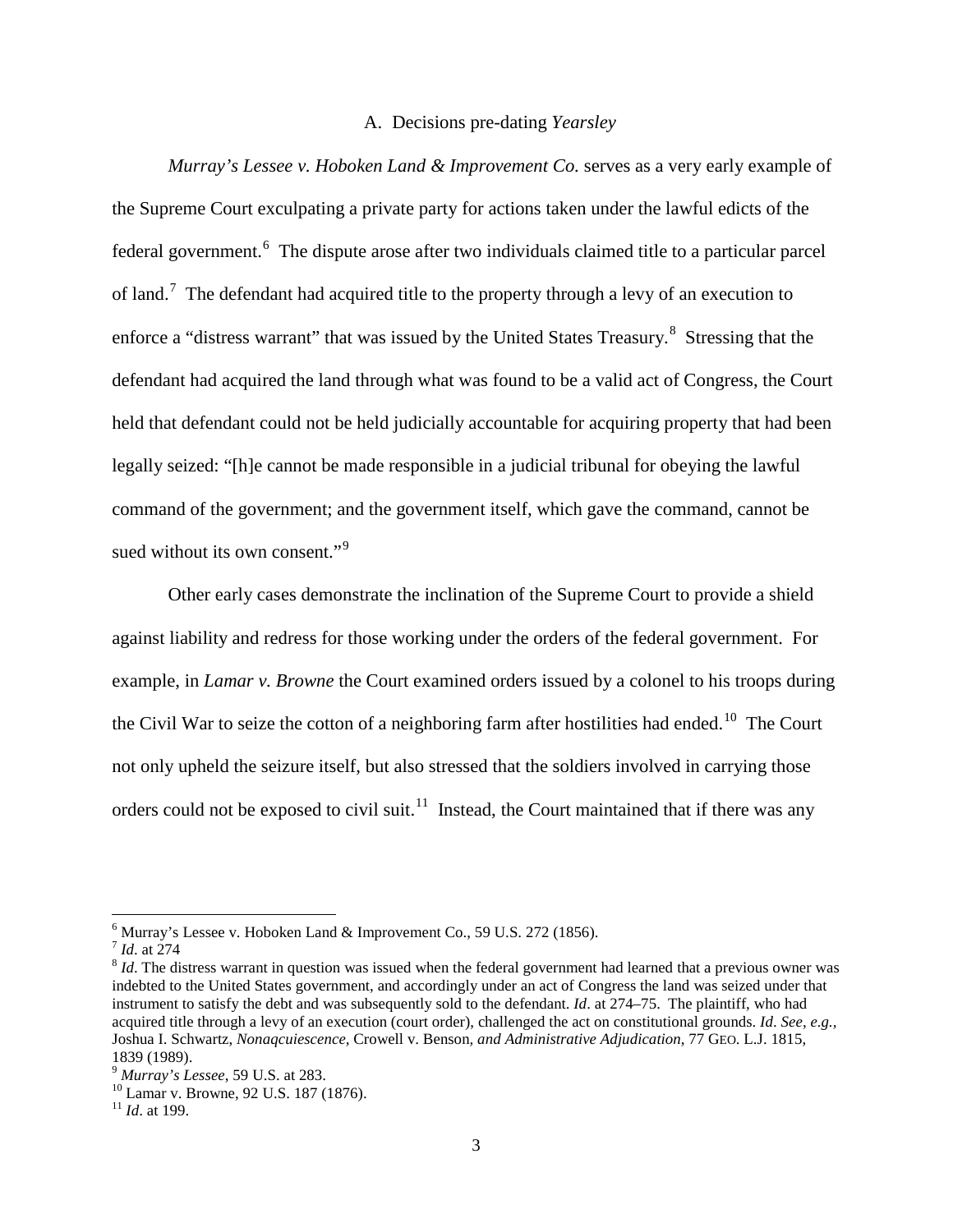action available to the owner of the cotton for conversion, it would have to be brought against the United States and not those carrying out the orders of the sovereign they serve.<sup>[12](#page-4-0)</sup>

This position was later affirmed in a similar case that took place at the turn of the twentieth century: *The Paquete Habana*. [13](#page-4-1) While this case is factually similar to *Lamar* in that it involves the capture of private property during a time of war, it differs in that the actions taken by those following the orders of the federal government were not legally conferred. Nevertheless, the Supreme Court maintained that no suit could be brought against individuals taking wrongful action following the commands of their sovereign, and that instead action must be brought against the sovereign itself, if anyone: "we are not aware that it is disputed that when the act of a public officer is authorized or has been adopted by the sovereign power, whatever the immunities of the sovereign, the agent thereafter cannot be pursued."<sup>[14](#page-4-2)</sup>

B. The *Yearsley* decision and its application, leading up to *Boyle*

The cases above, and the principles developed therein, culminated in the seminal Supreme Court case *Yearsley v. W.A. Ross Constr. Co.*<sup>[15](#page-4-3)</sup> This case involved the liability of a private contractor working for the government on a contract to build dikes in the Mississippi River in an effort to make the waters more navigable, as was contemplated in an act of Congress.[16](#page-4-4) In addition to building dikes, the contractor also used paddles and pumps that consequentially eroded land belonging to the plaintiff, ultimately providing the plaintiff with a cause of action.<sup>[17](#page-4-5)</sup> The Supreme Court succinctly stated that the named defendant, the contractor working for the government, could not be held responsible for damages sustained in pursuit of a

<span id="page-4-2"></span><sup>14</sup>*Id.* at 465 (citing *Lamar*, 92 U.S. at 199).<br><sup>15</sup> Yearsley v. W. A. Ross Constr. Co., 309 U.S. 18 (1940); *see supra* text accompanying notes 5[–](#page-2-2)13.<br><sup>16</sup>*Id.* at 19.

<span id="page-4-1"></span><span id="page-4-0"></span><sup>&</sup>lt;sup>12</sup> *Id*. <sup>13</sup> The Paquete Habana, 189 U.S. 453 (1903). Here soldiers were involved in the capture of fishing boats; however the Court had previously found that vessels engaged in coastal fishing for the daily market could not legally be captured. Id. at 464.

<span id="page-4-3"></span>

<span id="page-4-4"></span>

<span id="page-4-5"></span>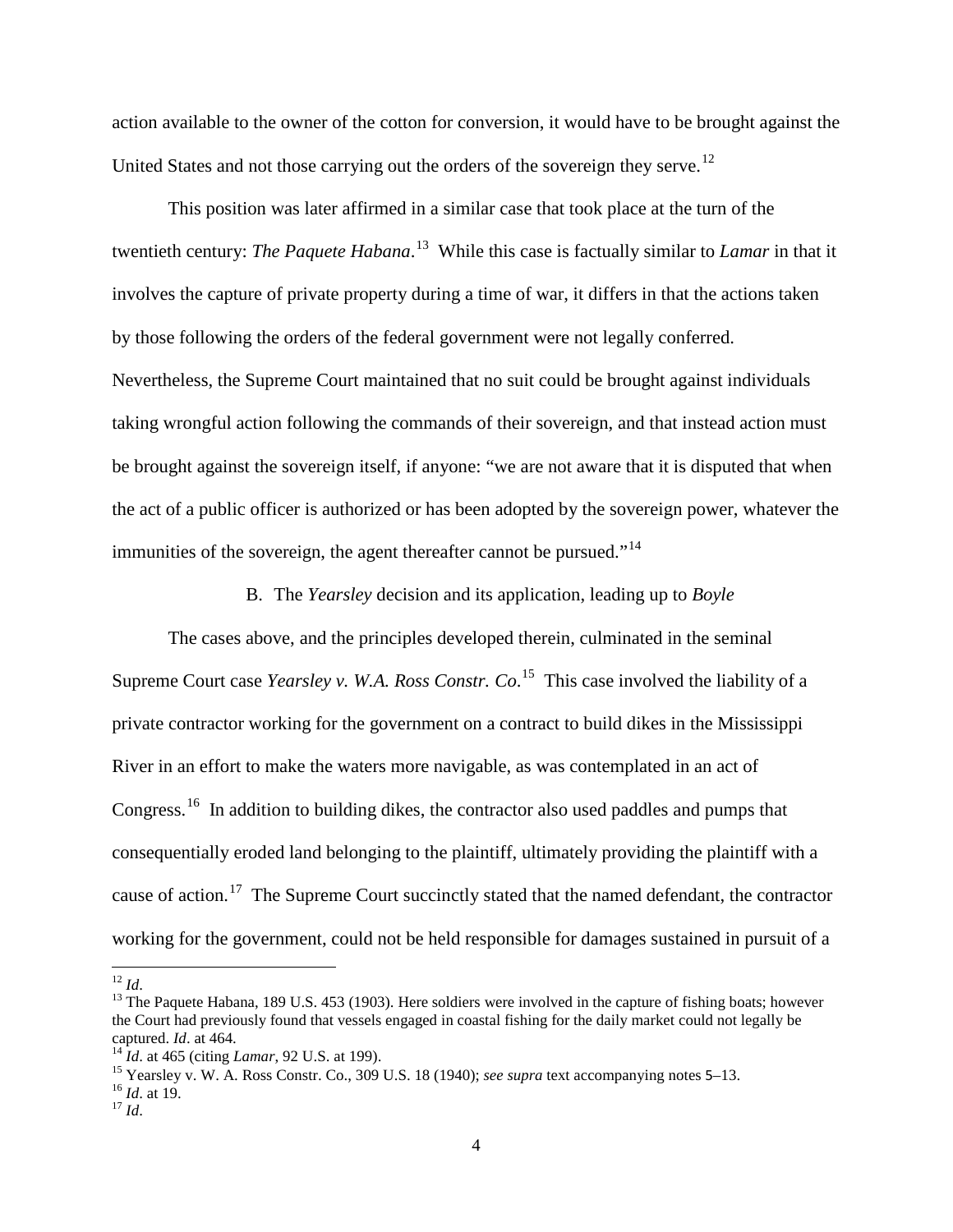lawful contract assigned by the government, and that claims, if any existed, must be brought against the government itself:

[I]n the case of a taking by the Government of private property for public use such as petitioners allege here, it cannot be doubted that the remedy to obtain compensation from the Government is as comprehensive as the requirement of the Constitution, and hence it excludes liability of the Government's representatives lawfully acting on its behalf in relation to the taking.<sup>[18](#page-5-0)</sup>

There are two subtle aspects to this case that must be noted here. First, the contractor working for the government was working on a service contract not related to any kind of military affair. This is important because it is crucial that the reader understand that the origins of the government contractor defense lie outside of the scope of military procurement contracts to which the Ninth Circuit believes the *Boyle* decision is limited. [19](#page-5-1) Second, the Court stressed that the contractor was "lawfully acting on [the Government's] behalf."<sup>[20](#page-5-2)</sup> This is an important point, because it helps bolster the argument that not only was the majority's analysis in *Boyle* correct, but also that the *Boyle* decision is a valid creation of federal common law.<sup>[21](#page-5-3)</sup>

The *Yearsley* decision was rendered in 1940 and the Court did not reach its conclusions in *Boyle* until 1988. As such, an examination of the defense as applied in the intervening 48 years is necessary in order to paint a more complete picture of the defense as it exists today. *Ogden River Water Users' Asso. v. Weber Basin Water Conservancy* is a case that is factually similar to *Yearsley*. [22](#page-5-4) Pursuant to a contract with the federal government, the defendant began stripping an existing dam in preparation for construction contemplated by the terms of the contract with the government.<sup>[23](#page-5-5)</sup> The Water User's Association then brought an action claiming

<span id="page-5-3"></span>

<span id="page-5-0"></span><sup>&</sup>lt;sup>18</sup> *Id.* at 22.<br><sup>19</sup> *See infra* p. 23.

<span id="page-5-4"></span>

<span id="page-5-2"></span><span id="page-5-1"></span><sup>&</sup>lt;sup>20</sup> *Id.* <sup>21</sup> *See infra* p. 19–21.<br><sup>21</sup> *See infra* p. 19–21.<br><sup>22</sup> Ogden River Water Users' Asso. v. Weber Basin Water Conservancy, 238 F.2d 936 (10th Cir. 1956). <sup>23</sup> *Id.* at 939–40.

<span id="page-5-5"></span>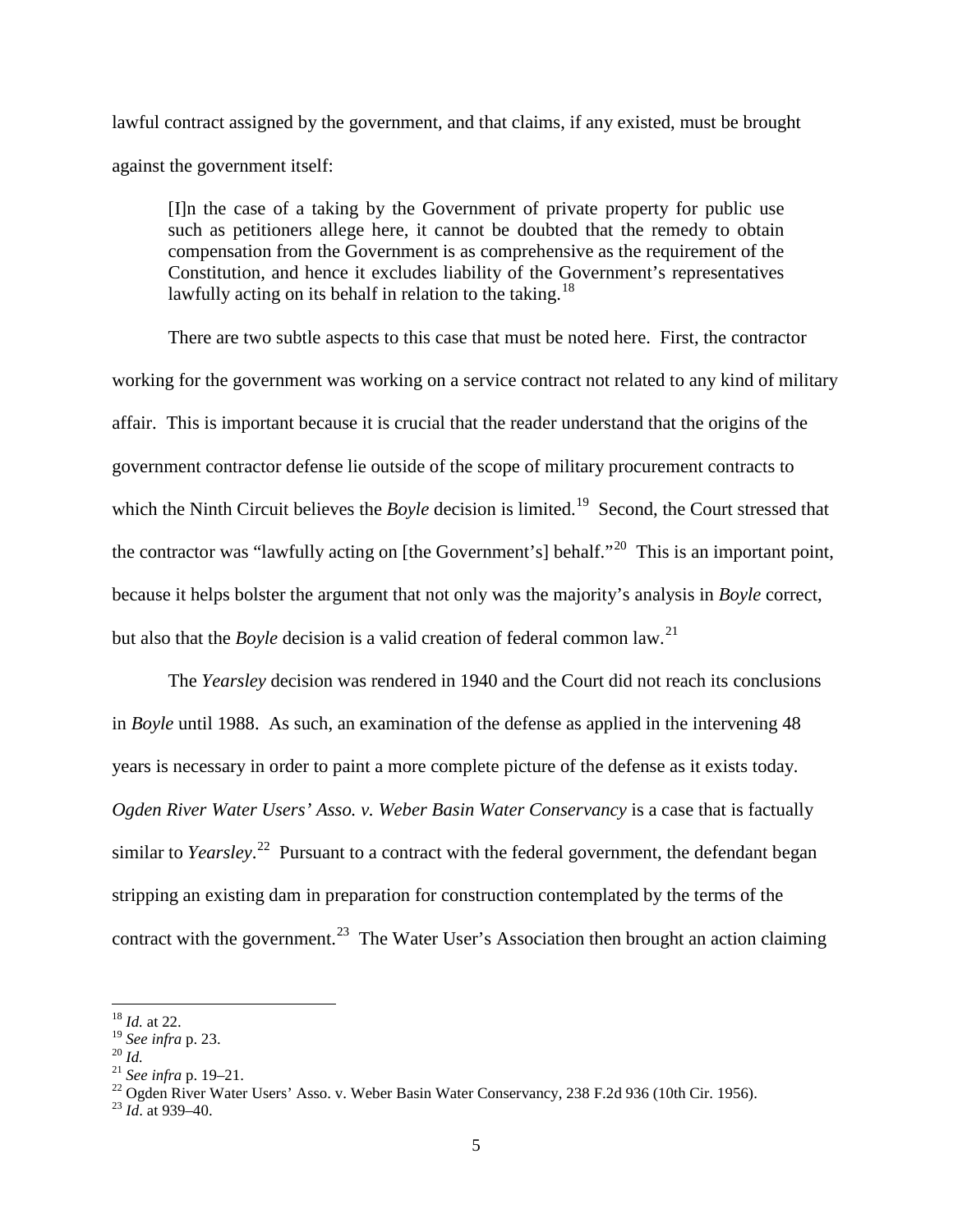equitable title to the dam.<sup>[24](#page-6-0)</sup> The Tenth Circuit affirmed the lower court's decision to dismiss the claims against the defendant, finding that if granting relief against the contractor would necessarily result in the same relief against the federal government, then the federal government would be considered a necessary party and the action would not stand without the sovereign's consent.<sup>[25](#page-6-1)</sup>

Later in *Woods v. Wright,* the Fifth Circuit, while not directly applying the government contractor defense, did affirm and apply a crucial aspect of the *Yearsley* opinion: that those acting under lawful orders of the government will not be held accountable in lieu of the sovereign that issued those orders.<sup>[26](#page-6-2)</sup> *Woods* dealt with the decision of a public school superintendent to suspend an African-American pupil.<sup>[27](#page-6-3)</sup> Based on this principle, that court found that the decision of the lower court to dismiss must be reversed holding that "[w]here the direction of a superior to a subordinate has been illegally given, the latter *may be* restrained without joinder of the former."<sup>[28](#page-6-4)</sup> While immunity was ultimately not granted in this case, it is important to understand that the Fifth Circuit refused to do so because the order had been illegally given, which distinguishes this particular case from *Yearsley*. Regardless, the courts analysis is still insightful in that it otherwise acknowledges *Yearsley*.

In the decade leading up to the *Boyle* decision it became clear that the government contractor defense had developed a clear foothold in the realm of federal common law. The Third Circuit made this abundantly clear by stating that "federal common law provides a defense to liabilities incurred in the performance of government contracts."[29](#page-6-5) *In re All Maine Asbestos* 

<span id="page-6-2"></span>

<span id="page-6-3"></span>

<span id="page-6-1"></span><span id="page-6-0"></span><sup>&</sup>lt;sup>24</sup> *Id.*<br><sup>25</sup> *Id.* at 941.<br><sup>25</sup> Woods v. Wright, 334 F.2d 369, 374 (5th Cir. 1964).<br><sup>27</sup> *Id.* at 370–71.<br><sup>28</sup> *Id.* at 374 (citing Yearsley v. W. A. Ross Construction Co., 309 U.S. 18, 60 (1940) (emphasis added)).

<span id="page-6-5"></span><span id="page-6-4"></span> $^{29}$  Koutsoubos v. Boeing Vertol, Div. of Boeing Co., 755 F.2d 352, 354 (3d Cir. 1985).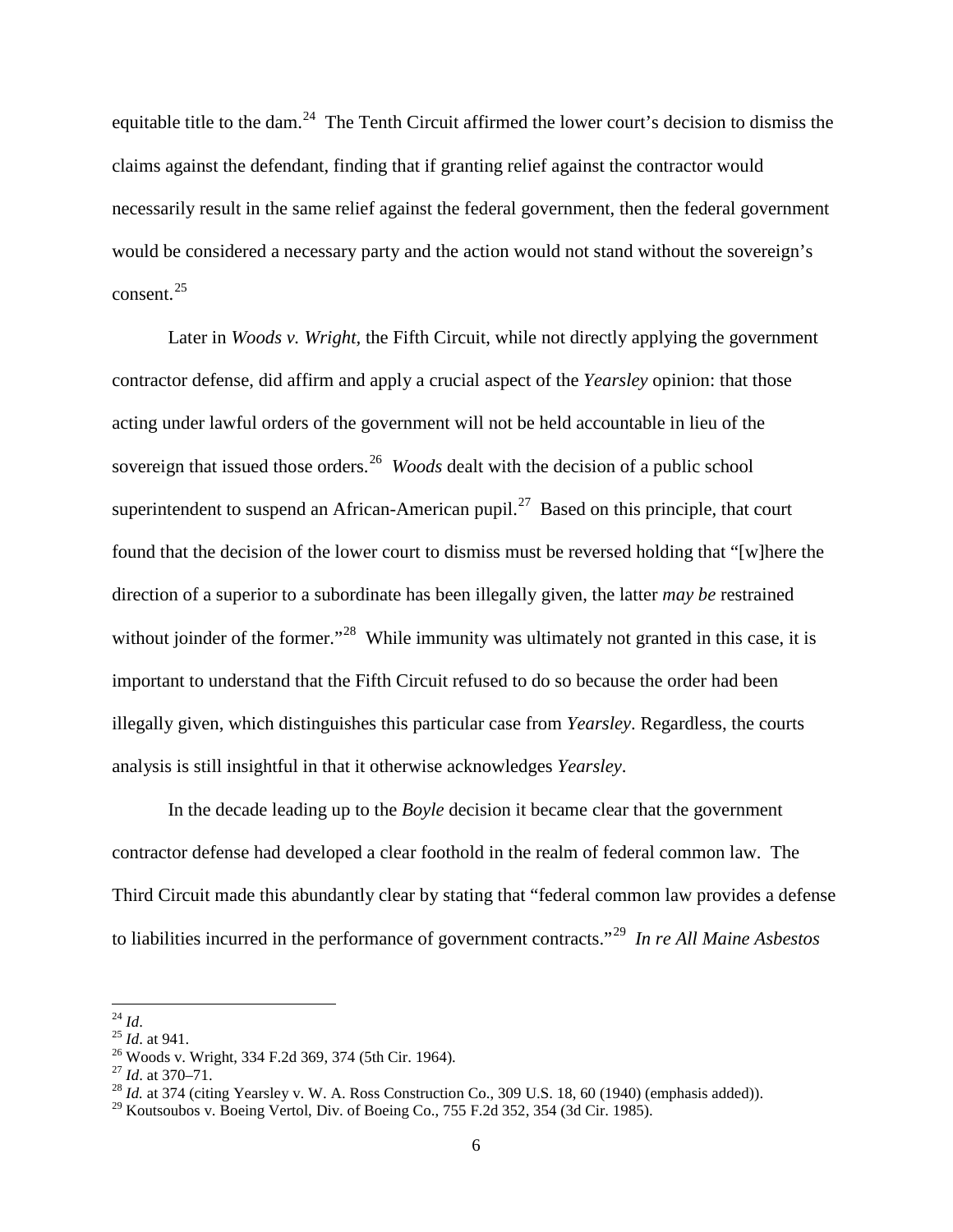*Litigation* serves as another example, as a federal district court in Maine acknowledged the strong policy grounds for supporting the defense, such as assuring "efficient management of government procurement contracts", as the effect of imposing liability on these contractors would frustrate the ability of the government to acquire the products that it seeks.<sup>[30](#page-7-0)</sup>

## C. The *In re "Agent Orange"* and *McKay* decisions

In 1982 the Eastern District of New York proposed a test in *In re "Agent Orange" Prod. Liab. Litig.* that intended to specify exactly what the defendant would have to prove in order to qualify for the government contractor defense.<sup>[31](#page-7-1)</sup> The first prong of the test required that the military have established the specifications for the product, in this case "Agent Orange."<sup>[32](#page-7-2)</sup> The second prong of the test required the contractor's product to conform to the military's specifications in all material respects.<sup>[33](#page-7-3)</sup> The most important policy justification for these two prongs was that the court did not want to impose a requirement on suppliers (contractors) to question the military's needs, regardless of the risks associated with that product.<sup>[34](#page-7-4)</sup> This policy justification is buttressed by the third and final prong of the test that asks that the government know as much as the contractor, or more, about the dangers associated with the product.<sup>[35](#page-7-5)</sup> This final prong was designed to ensure that the contractor would not be insulated from liability in

<span id="page-7-0"></span> $30$  In re All Maine Asbestos Litigation, 575 F. Supp. 1375, 1379 (D. Me. 1983). This court ultimately did not decide whether these policy grounds were sufficient for Maine to adopt the government contractor defense. The court was, however, careful to acknowledge countervailing policy arguments that existed at that time. *Id*. at 1380. In particular the court noted that a countervailing policy would support placing risk of loss on contractors who can acquire insurance and indemnification as opposed to innocent third parties who would now bear all the risk. *Id.* at 1381 (citing McKay v. Rockwell Int'l. Corp., 704 F. 2d 444 (9th Cir. 1983) (Alarcon, J., dissenting)). *See also* In re "Agent Orange" Prod. Liab. Litig., 534 F. Supp 1046 (E.D.N.Y. 1982); *McKay*, 704 F.2d 444. These cases will be further discussed in section C. *<sup>31</sup> In re "Agent Orange"*, 534 F. Supp at 1054. 32 *Id*. at 1055. 33 *Id*. 34 *Id*. at 1054. 35 *Id*. at 1055.

<span id="page-7-1"></span>

<span id="page-7-2"></span>

<span id="page-7-4"></span><span id="page-7-3"></span>

<span id="page-7-5"></span>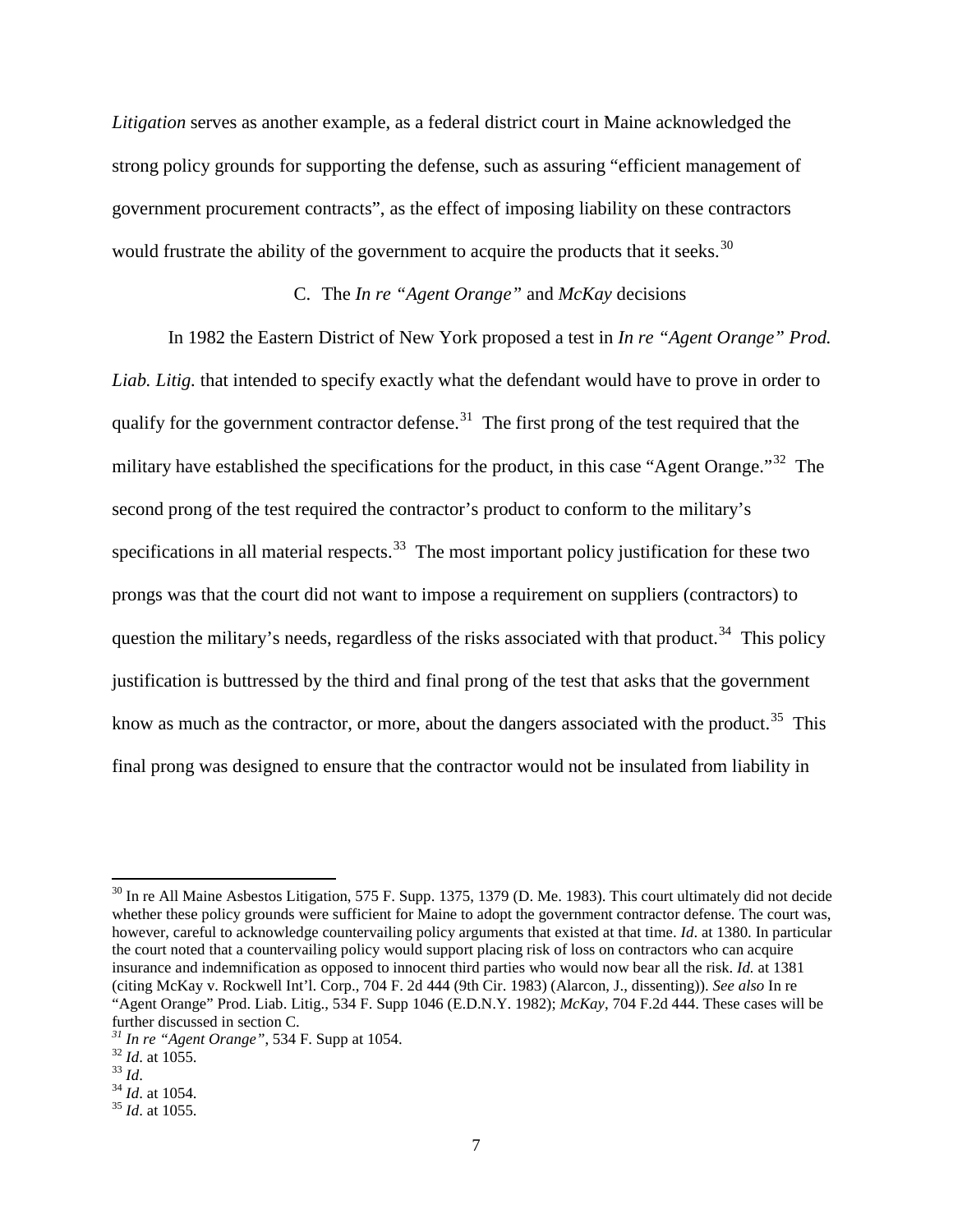instances where it knows of dangers that the government does not, but nevertheless chooses not to disclose those dangers.<sup>[36](#page-8-0)</sup>

The *In re "Agent Orange"* test ultimately formed the basis for the decision reached in *Boyle*. As such, two points must be noted here. First, the Eastern District of New York proposed a test that was clearly designed to fit into a military procurement mold.<sup>[37](#page-8-1)</sup> It is therefore crucial that any change in the test made by the Supreme Court be carefully scrutinized, as this could potentially suggest a desire to apply the test outside of that particular context. Second, it is unclear why that particular court wanted to limit the test it proposed to a military procurement context, as "Agent Orange" is not a weapon in the ordinary sense of the word, and its connections with the military are thus not entirely clear. With this ambiguity in mind, it is helpful to examine the Ninth Circuit's decision in *McKay v. Rockwell Int'l. Corp.*, which also proposes an alternate test to the one proposed in *In re "Agent Orange"*. [38](#page-8-2)

 $McKay$ , which is factually similar to  $Boyle^{39}$ , dealt with a wrongful death action arising out of two unrelated crashes of naval aircraft that were designed by the defendant contractor pursuant to a contract with the United States Navy.[40](#page-8-4) Both aircraft utilized a particular escape system that was designed to eject passengers into the  $air<sup>41</sup>$  $air<sup>41</sup>$  $air<sup>41</sup>$ . Autopsies of both pilots revealed that their deaths were most likely the result of injuries sustained while being ejected from their respective aircrafts.<sup>[42](#page-8-6)</sup> Utilizing the *Feres-Stencel* doctrine,<sup>[43](#page-8-7)</sup> the Ninth Circuit proposed a four

<span id="page-8-8"></span>

<span id="page-8-1"></span><span id="page-8-0"></span><sup>&</sup>lt;sup>36</sup> *Id*.<br><sup>37</sup> For example, the requirement that the government provide product specifications appears to preclude nonprocurement contracts, i.e. service contracts.

<span id="page-8-2"></span> $38 \text{ MeKay v. Rockwell Int'l. Corp., } 704 \text{ F.2d } 444 \text{ (9th Cir. } 1983).$ <br> $39 \text{ See generally infra p. } 10.$ 

<span id="page-8-5"></span>

<span id="page-8-7"></span><span id="page-8-6"></span>

<span id="page-8-4"></span><span id="page-8-3"></span><sup>&</sup>lt;sup>40</sup> *McKay*, 704 F.2d at 446.<br><sup>41</sup> *Id*. <sup>42</sup> *Id*. <sup>42</sup> *Id*. <sup>42</sup> *Id*. 42 *Id*. 43 The *Feres-Stencel* doctrine is derived from two Supreme Court decisions, *Feres v. United States*, 340 U.S. 135 (1950) and *Stencel Aero Engineering Corp. v. United States*, 431 U.S. 666 (1977). The doctrine provides that the federal government cannot be held liable under the Federal Tort Claims Act for injuries sustained by military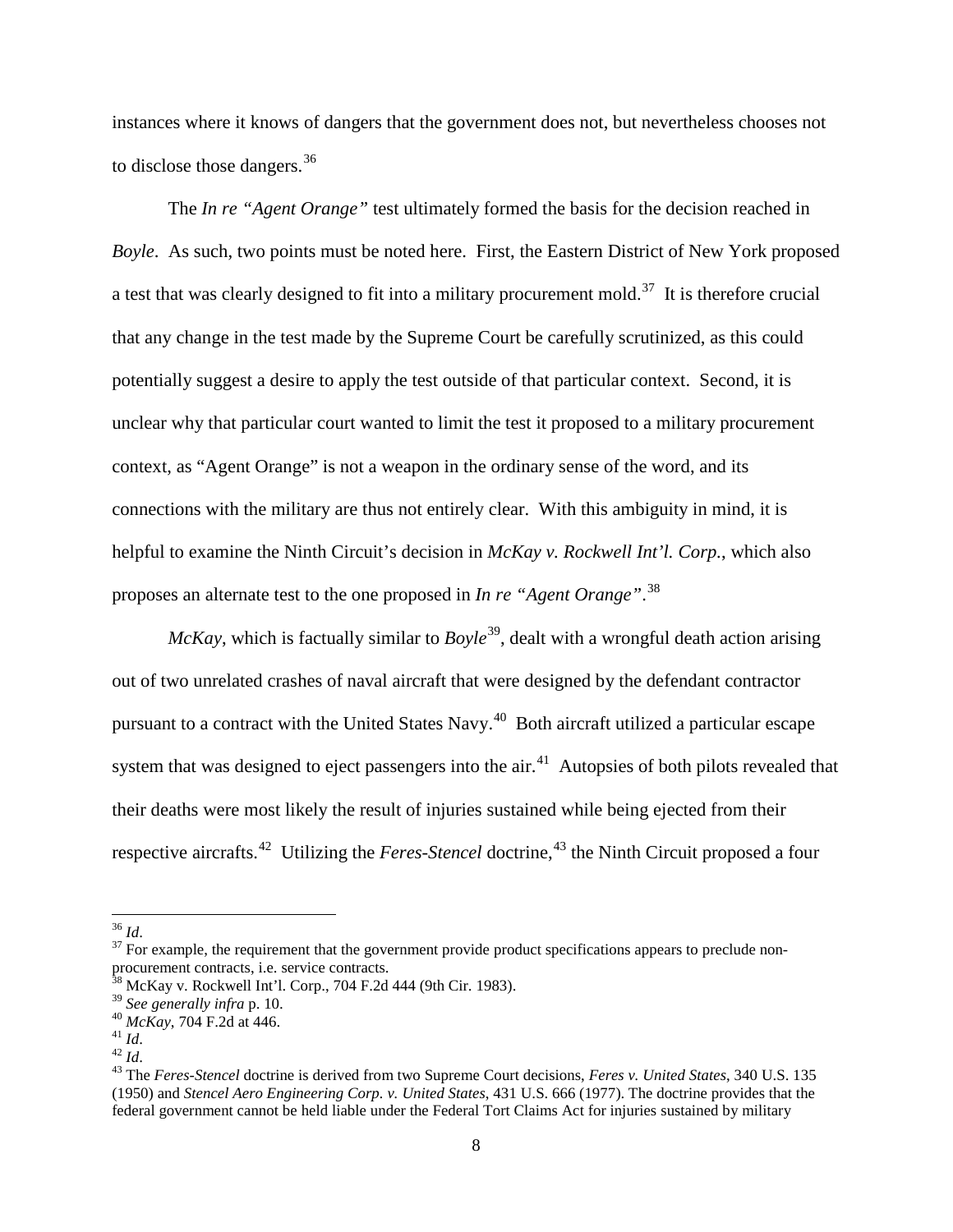prong test that would provide immunity for contactors against liability arising under section 402A of the Restatement (Second) of Torts<sup>[44](#page-9-0)</sup> when:

> (1) the United States is immune from liability under *Feres* and *Stencel*, (2) the supplier proves that the United States established, or approved, reasonably precise specifications for the allegedly defective military equipment, (3) the equipment conformed to those specifications, and (4) the supplier warned the United States about patent errors in the government's specifications or about dangers involved in the use of the equipment that were known to the supplier but not to the United States.<sup>[45](#page-9-1)</sup>

This test is distinguishable from the test proposed in *In re "Agent Orange"* in two

important ways. First, while the test in *McKay* appears to be very similar to the test in *In re* 

*"Agent Orange"*, the language actually used by the Ninth Circuit is materially different. For

instance, while the *McKay* test would require that the government provide or *approve* reasonably

precise specifications in the second prong, [46](#page-9-2) the first prong of the *In re "Agent Orange"* test

would require that the government have actually provided those specifications.<sup>[47](#page-9-3)</sup> Second, and

more importantly, the Supreme Court purports to adopt the *McKay* test in *Boyle*, so the decision

to omit the first prong of that test, which invokes the *Feres-Stencel* doctrine, demonstrates that

the Supreme Court ultimately found that limited military framework too restrictive.

## III. *Boyle v. United Technologies Corporation*

In 1988 the Supreme Court finally responded to the previously discussed cases, leading to the official creation of the government contractor defense. In 1983 David Boyle, a Marine helicopter pilot, was piloting a helicopter during routine training exercises.<sup>[48](#page-9-4)</sup> Lt. Boyle's

 $\overline{\phantom{a}}$ 

personnel that occur incident to service, nor can the federal government indemnify a contractor who has paid damages to military personnel for injuries sustained incident to service. *See* Terrie Hanna, Note, *The Government*  Contractor defense and the Impact of Boyle v. United Technologies Corporation, 70 B.U.L. REV. 691, 696 (1990).<br>
<sup>44</sup> RESTATEMENT (SECOND) OF TORTS § 402A (1965).<br>
<sup>45</sup> McKay, 704 F.2d at 451.<br>
<sup>45</sup> McKay, 704 F.2d at 451.<br>

<span id="page-9-1"></span><span id="page-9-0"></span>

<span id="page-9-2"></span>

<span id="page-9-3"></span>

<span id="page-9-4"></span>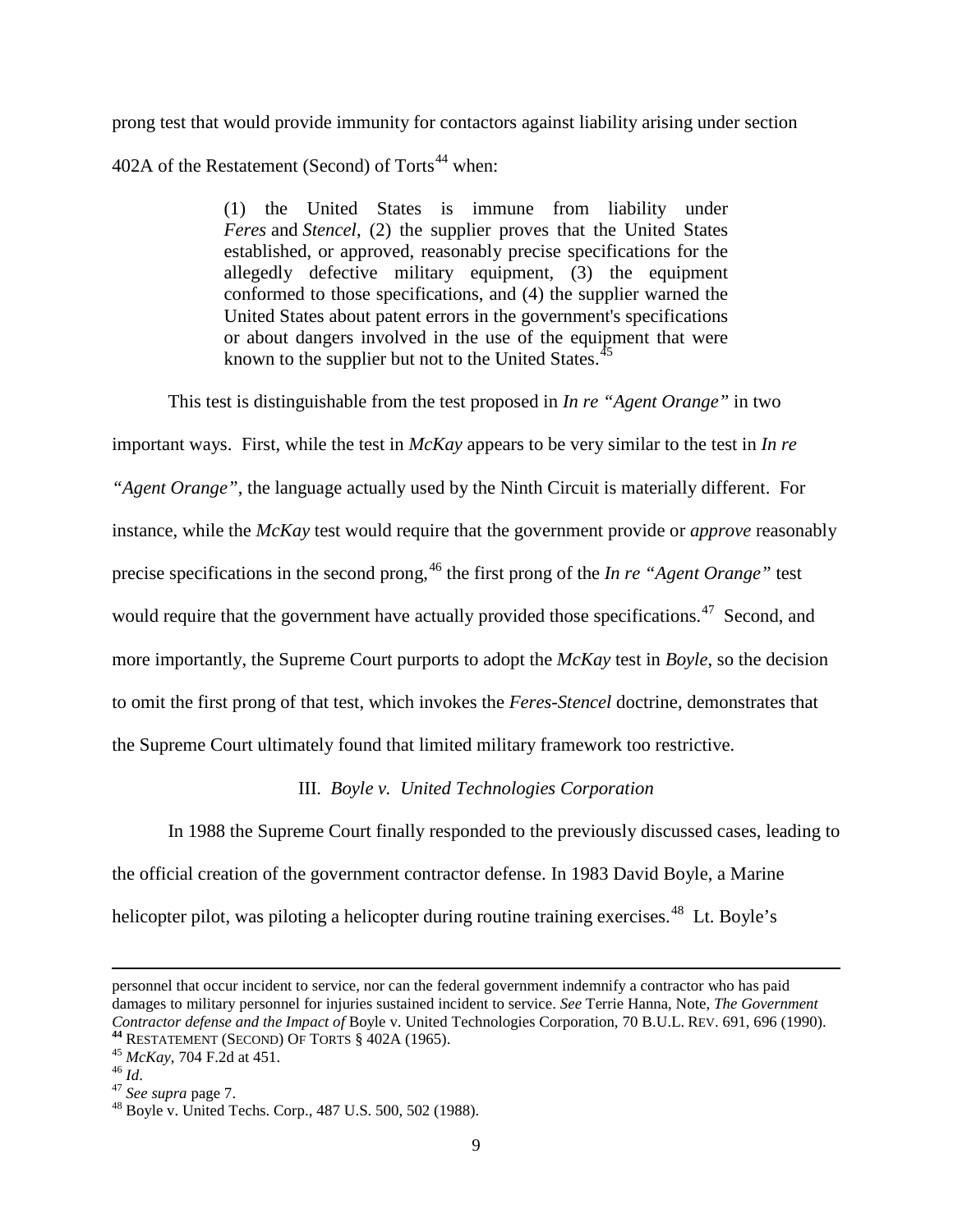helicopter crashed just off the coast of Virginia Beach, Virginia.<sup>[49](#page-10-0)</sup> While he survived the initial impact, Lt. Boyle ultimately drowned when he was unable to open the hatch, which had been designed to open outward instead of inward.<sup>[50](#page-10-1)</sup> This questionable design, coupled with the extreme pressure of the water external to the submerged helicopter, made escape impossible.<sup>[51](#page-10-2)</sup> Lt. Boyle's father brought a wrongful death action against United Technologies Corporation, the independent contractor, under two different theories of state tort law liability: first, that the defendant had defectively repaired a device that led to the initial crash; second, that the emergency escape system was defectively designed.<sup>[52](#page-10-3)</sup> One of the defenses raised by the defendant contractor in this case was the government contractor defense.

#### A. Justice Scalia's Majority Opinion

This case resulted in a 5-4 split, with Justice Scalia delivering the majority opinion and upholding the use of the government contractor defense. The petitioner challenged the defense on three grounds: 1) there is no federal common law that shields contractors working for the government;<sup>[53](#page-10-4)</sup> 2) the reviewing appellate court (Fourth Circuit) did not formulate proper conditions for the defense to apply;<sup>[54](#page-10-5)</sup> 3) even if the appellate court had established proper conditions for the defense to apply, the question should have been left to the jury to decide whether the conditions had been met.<sup>[55](#page-10-6)</sup> The majority systematically dismissed these three challenges; however, only the first two will be discussed, as they are the only issues relevant to this Comment. The third argument merely served as grounds for remand.<sup>[56](#page-10-7)</sup>

- 
- <span id="page-10-3"></span>
- <span id="page-10-5"></span><span id="page-10-4"></span>

<span id="page-10-7"></span><span id="page-10-6"></span>

<span id="page-10-2"></span><span id="page-10-1"></span>

<span id="page-10-0"></span><sup>49</sup> *Id.*<br>50 *Id.*<br>51 *Id.* at 503.<br>52 *Id.* at 503.<br>53 *Id.* at 504.<br>54 *Boyle*, 486 U.S. at 513.<br>55 *Id.* at 514.<br>56 *Id.* at 514.

<sup>10</sup>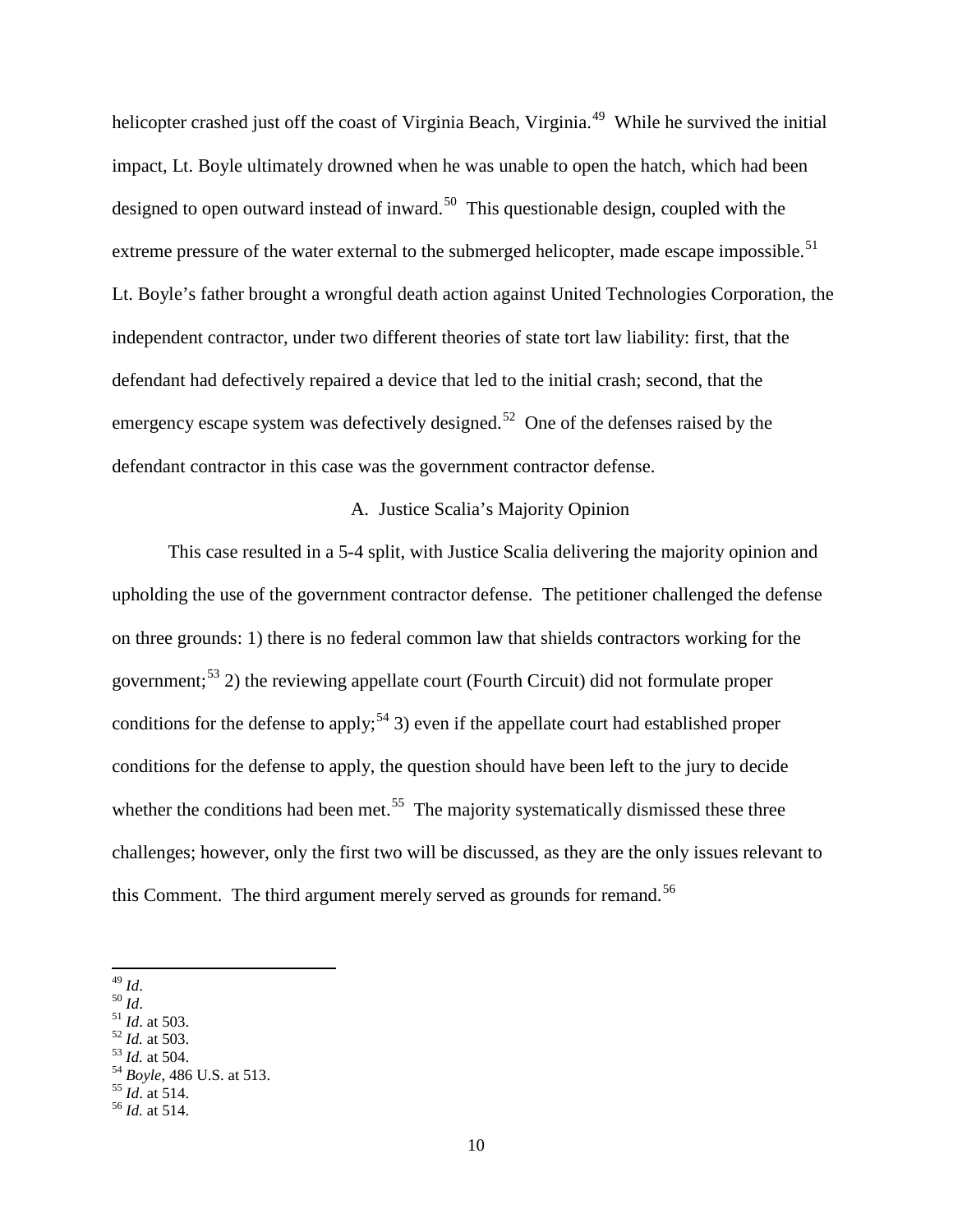With respect to the petitioner's first challenge, Justice Scalia maintained that while federal courts are reluctant to "pre-empt"<sup>[57](#page-11-0)</sup> state law with federal common law absent clear statutory prescription, "uniquely federal interests" can justify the replacement of state law with federal law.<sup>[58](#page-11-1)</sup> The majority found two uniquely federal interests in this case: first, that the rights and obligations of the government under its contracts be governed exclusively by federal law;<sup>[59](#page-11-2)</sup> and second, that the federal officials working for the government be protected from civil liability.<sup>[60](#page-11-3)</sup> Justice Scalia acknowledged that the issue before the Court did not directly contemplate either the federal government or a federal official; however he found that the principles in *Yearsley* firmly suggest that such interests extend to the contractors that work for the federal government.<sup>[61](#page-11-4)</sup> Justice Scalia further posited that a conflict between a uniquely federal interest and state law does not need to be as extreme in degree as pre-emption doctrine would require,<sup>[62](#page-11-5)</sup> but that a "significant conflict" with state law must nevertheless exist.<sup>[63](#page-11-6)</sup> In this particular case, the Court found that Virginia state law imposing tort liability for failing to equip non-defectively designed escape hatches was entirely contrary to the federal interests involved in

<span id="page-11-0"></span><sup>&</sup>lt;sup>57</sup> Justice Scalia's choice of words is somewhat misleading. Courts have a tendency to mix up the doctrines of displacement and pre-emption, and they are therefore sometimes used interchangeably. Kyle G. Grimm, *"Endangerment" of the Common Law: Do Rulemakings as to Greenhouse Gases Under the Clean Air Act Displace Federal Common-Law Claims for the Public Nuisance of Global Warming?*, 41 SETON HALL L. REV. 671, 679 (2011). Pre-emption occurs when a federal statute supersedes state law, whereas displacement occurs when a federal statute governs subject matter that was previously governed by federal common law. *Id*. Federal common law and state common law are considered mutually exclusive, and therefore whenever state common law is sufficient, federal common law cannot be applied. *Id.* at 680. In cases where state common law is insufficient, such as where a uniquely federal interest is at stake, courts recognize that they may apply federal common law in instances where a federal statute will not be enough to address the question at hand. *Id*. With this in mind, it would seem that displacement is the more relevant doctrine. Displacement does, of course, raise genuine separation of powers issues as federal statutes, created by the legislature, necessarily conflict with federal common law, a product of the judicial branch of government. These concerns will be addressed in Part IV.<br><sup>58</sup> *Boyle*, 487 U.S. at 504.<br><sup>59</sup> *Id.* at 505 (citing United States v. Little Lake Misere Land Co., 412 U.S. 580, 592–94 (1973)).

<span id="page-11-1"></span>

<span id="page-11-2"></span>

<span id="page-11-4"></span>

<span id="page-11-6"></span><span id="page-11-5"></span>

<span id="page-11-3"></span><sup>&</sup>lt;sup>60</sup> *Id.* (citing Westfall v. Erwin, 484 U.S. 292, 295 (1988)).<br><sup>61</sup> *Id.* at 505–06.<br><sup>62</sup> Congress legislating in areas traditionally occupied by the states, for instance.<br><sup>63</sup> *Id.* at 507. At this point the majority c nonetheless proven sufficient for federal interests to prevail over state law. For instance, where federal interests would require a uniform rule, state law will be replaced by federal rules. Clearfield Trust Co. v. United States, 318 U.S. 363, 366–67 (1943).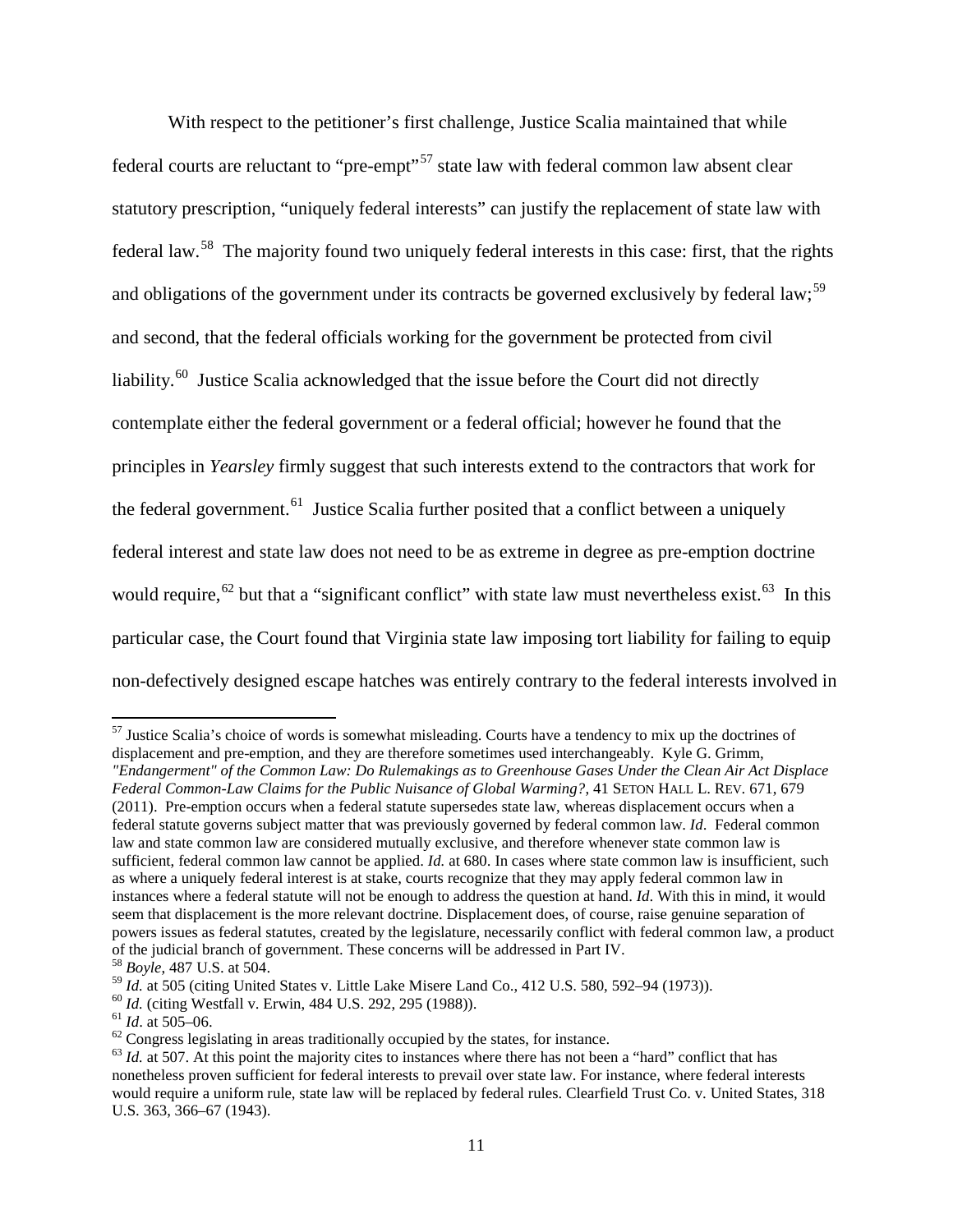setting the terms of the contracts that the government enters into; because the discretionary functions of the federal government would be impeded, a significant conflict existed.<sup>[64](#page-12-0)</sup>

<span id="page-12-6"></span>Justice Scalia elaborated by stating that there are statutory grounds for perceiving a "significant conflict" between a federal interest and state law in this case.<sup>65</sup> In particular, Justice Scalia points to the Federal Tort Claims Act (FTCA) which Congress enacted to authorize third parties to seek damages for the negligent harm caused by government employees except where the claim is based on the government's performance of, or failure to perform, a discretionary function.<sup>[66](#page-12-2)</sup> Perceiving design choices to be clearly a discretionary function of the military, Justice Scalia instead focused on the policy ground for Congress's inclusion of this section of the FTCA: limiting the financial burden placed on the government in performing discretionary functions, because doing otherwise would cause harmful judicial second guessing.<sup>[67](#page-12-3)</sup> The majority in this case reasoned that allowing suit against contractors in these kinds of cases would ultimately defeat this purpose of the FTCA, in part because contractors would pass the increased costs resulting from liability onto the government.<sup>[68](#page-12-4)</sup> The majority therefore concluded that in the realm of discretionary governmental functions, the imposition of state tort law significantly conflicted with the federal interest of limiting financial tort liability.

The next argument raised by the petitioner is that the Fourth Circuit had failed to state or apply the proper test for the government contractor defense.<sup>[69](#page-12-5)</sup> This contention is arguably the most important one that the petitioner raised, because it forced the Supreme Court to determine the proper test to apply, and to state the proper policy grounds behind its decision. The majority

<span id="page-12-2"></span>

<span id="page-12-1"></span><span id="page-12-0"></span><sup>64</sup> *Boyle*, 487 U.S. at 507.<br>
65 *Id.* at 511.<br>
66 28 U.S.C. § 2680(a) (2012).<br>
67 *Boyle*, 487 U.S. at 511 68 *Id.*<br>
69 *Id.* at 513.

<span id="page-12-5"></span><span id="page-12-4"></span><span id="page-12-3"></span>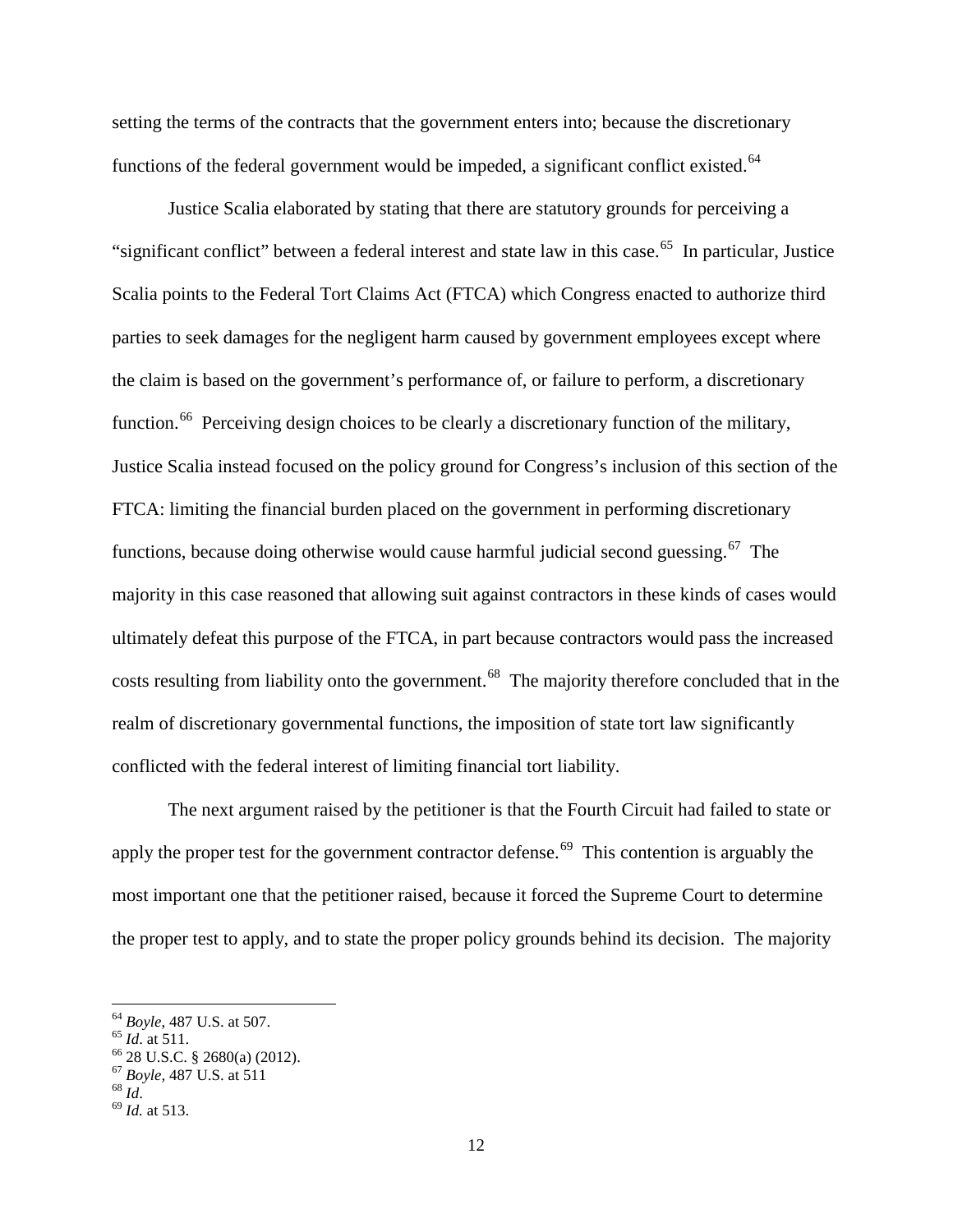began its analysis here by asserting the importance of the government contractor defense and general policy grounds in support of it. In particular, the court affirmed the test used by the Fourth Circuit in *McKay*<sup>70</sup>and found that the first two prongs of the test ensure that the claim is related to the performance of a "discretionary function" of the government, and not left to the discretion of the contractor performing the work.<sup>[71](#page-13-1)</sup> The third prong of the test was justified because contractors may feel tempted to withhold knowledge of the risks associated with a project if tort liability is not a factor.<sup>[72](#page-13-2)</sup> In other words, this prong assures, in theory, that the risks associated with a project are known by both a contractor and the government, therefore allowing the government to rethink, at its discretion, its design specifications before committing to any contract. While the Court states that this test is the same adopted by the Ninth Circuit, it must be noted that the test does not contain the *Feres* factor used by that circuit in the previously discussed *In re "Agent Orange"* decision.<sup>73</sup> This therefore serves as further evidence that the Court did not intend for *Boyle* to apply only to military procurement cases.

#### <span id="page-13-4"></span>B. Justice Brennan's Dissent

In dissent, Justice Brennan attacked the decision reached by the majority of the court on several grounds. This section will critically analyze them. First, Justice Brennan attacked the decision on separation of powers grounds. Justice Brennan then proceeded to question the majority's decision on federalism principles. Third, Brennan questioned the federal interest argument raised by Scalia in the majority opinion. Lastly, Brennan criticized the majority's

<span id="page-13-0"></span><sup>70</sup> *See supra* p. 7. To reiterate, the three prongs of the government contractor defense are as follows: 1) the government provided reasonably precise specifications; 2) the equipment conformed to those specifications; 3) the supplier warns the government of known design defects or dangers.<br>
<sup>71</sup> Boyle, 487 U.S. at 512.<br>
<sup>72</sup> Id. at 512.<br>
<sup>73</sup> See supra p. 9 and accompanying notes. The exclusion of this factor is crucial for any argument sugge

<span id="page-13-1"></span>

<span id="page-13-2"></span>

<span id="page-13-3"></span>the Supreme Court did not intend for this test to apply only to military procurement cases, as the inclusion of that prong would clearly require otherwise.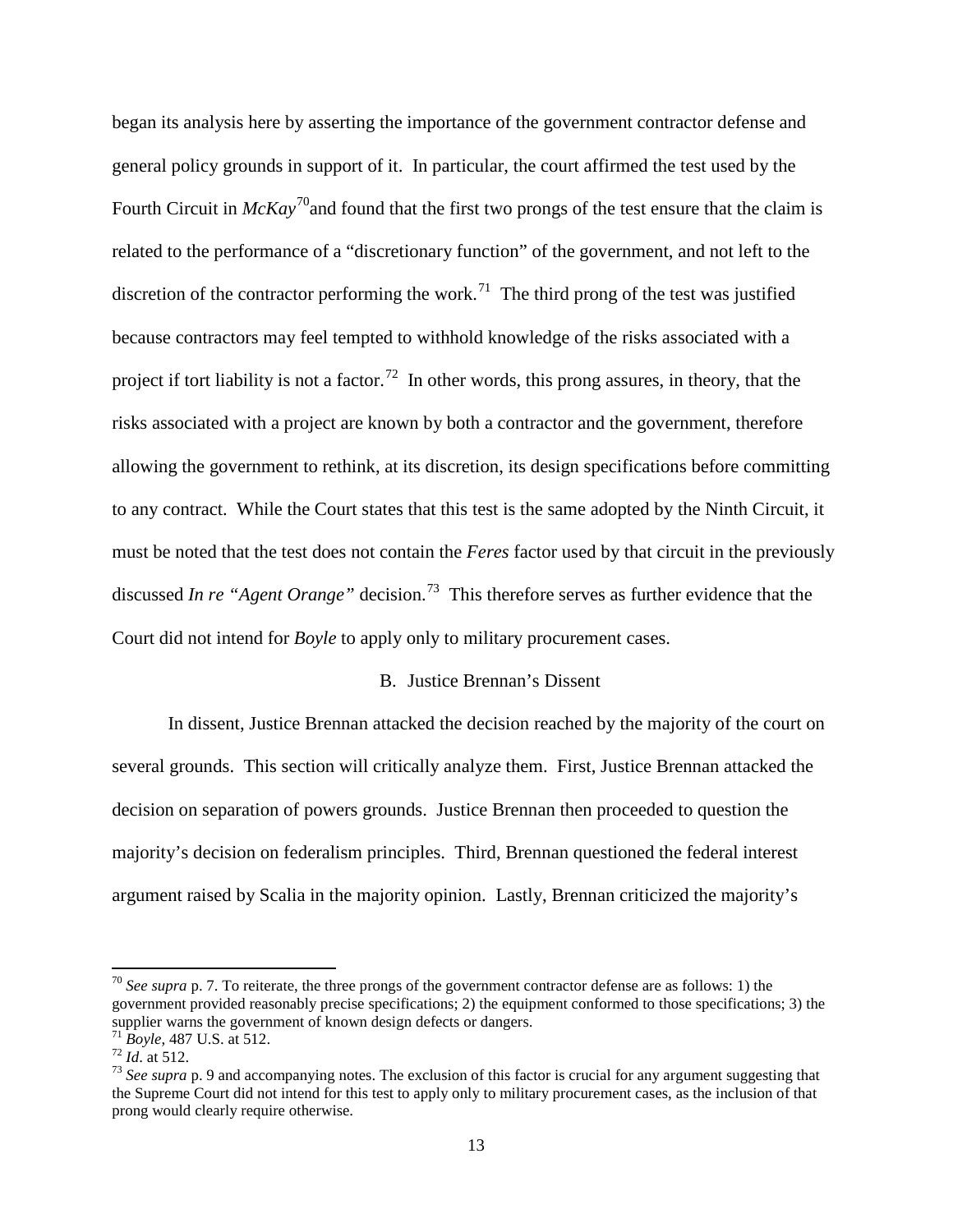reliance on the *Yearsley* decision. These four arguments raised by Brennan will be systematically examined.

Brennan began by positing that the immunity conferred by the majority in the decision is the kind that should be left to Congress, or in other words, those officials elected by the people.<sup>[74](#page-14-0)</sup> A separation of powers argument is raised, for "'[w]hatever the merits of the policy' the Court wishes to implement, 'its conversion into law is a proper subject for congressional action, not for any creative power of [the judiciary].<sup>"[75](#page-14-1)</sup> In support of his argument, Brennan posited that if Congress shared the will of the majority and desired to grant immunity to contractors in such a position, then it would have legislated on the matter and not remained silent.<sup>[76](#page-14-2)</sup> In support of this argument Justice Brennan pointed to past efforts made by lobbyists to achieve exactly what the majority has done in this case.<sup>[77](#page-14-3)</sup> Justice Brennan missed the mark in this argument, however, as sometimes Congress will choose not to legislate in circumstances where it fears that any welldefined statute may prove to be too narrow, especially in cases where it is impossible to foresee all the possible contexts in which the issue may arise.<sup>[78](#page-14-4)</sup> Under such circumstances, Congress may instead choose to leave broadly applicable statutes for the courts to interpret and apply, as was done here with the FTCA.<sup>[79](#page-14-5)</sup>

<span id="page-14-7"></span>Next, Justice Brennan proceeded to make a federalism argument by citing *Erie*<sup>[80](#page-14-6)</sup> and stating that there is no general federal common law, and that displacement of state law can only

<span id="page-14-1"></span><span id="page-14-0"></span><sup>74</sup> *Boyle*, 487 U.S. at 515. <sup>75</sup> *Boyle*, 487 U.S. at 515 (Brennan, J., dissenting) (quoting United States v. Standard Oil Co., 332 U.S. 301, 314–15 (1947)).<br> $^{76}$  *Id.* at 530. *See infra* note 96.

<span id="page-14-2"></span>

<span id="page-14-4"></span>

<span id="page-14-3"></span><sup>&</sup>lt;sup>77</sup> *Boyle*, 487 U.S. at 531.<br><sup>78</sup> *Cf.* Erin L. Massey, *Control Person Liability Under Section 20(A): Striking a Balance of Interests for Plaintiffs and Defendants. 6 HOUS. BUS. & TAX L. J. 109. 112–13 (2005).* 

<span id="page-14-6"></span><span id="page-14-5"></span><sup>&</sup>lt;sup>79</sup> *Id.* <sup>80</sup> Erie R.R. v. Tompkins, 304 U.S. 64 (1938). This case stands for the proposition that federal courts do not have the power to create federal common law when hearing claims involving state law brought in diversity. This doctrine is not strictly adhered to, however.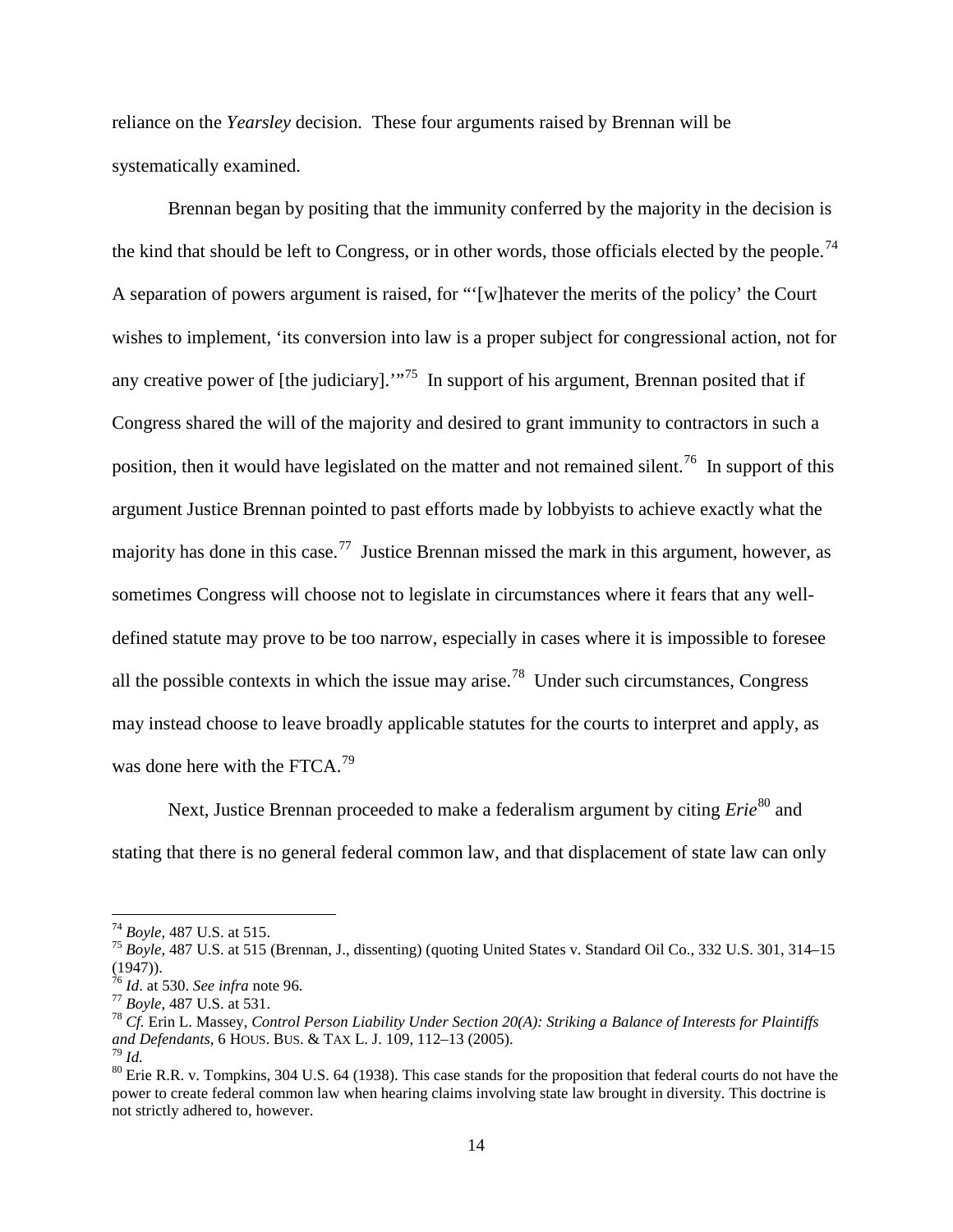be justified when the Constitution or acts of Congress are on point.<sup>[81](#page-15-0)</sup> Brennan did, however, acknowledge precedent that allows strong federal interests to pre-empt state law without some statutory backing such as "rights and obligations of the United States, interstate and international disputes implicating conflicting rights of states or out relations with foreign nations, and admiralty cases."<sup>[82](#page-15-1)</sup>

Justice Brennan's third contention was that the federal interests proposed under the FTCA are not justified as the FTCA is narrowly applied, primarily to the federal employees contemplated by the Act. $83$  What is interesting about this point is that it boils down to statutory interpretation, and whether the will of Congress can be interpreted as placing government tort immunity above the interests of private citizens. Brennan cited numerous cases at this point that have shown a trend to place the interests of individually harmed citizens above that of the government, except in extreme circumstances.<sup>[84](#page-15-3)</sup> But Brennan is not advocating the words of his own dissent here, for if it is for the lawmakers to frame federal immunity in statute, then these cited cases cannot supersede that will of the lawmakers.<sup>[85](#page-15-4)</sup> If the FTCA and Congress's will can fairly be interpreted to apply to contractors, as the purpose of immunity would be frustrated otherwise,<sup>[86](#page-15-5)</sup> then these cases lose their value in this particular context.

Lastly, Brennan criticized the majority's reliance on *Yearsley*. Brennan believed it was unlikely that the opinion was meant to extend beyond the Takings Clause context of that particular decision.<sup>[87](#page-15-6)</sup> Brennan, however, ignores the history of the government contractor

<span id="page-15-2"></span>

<span id="page-15-3"></span>

<span id="page-15-5"></span><span id="page-15-4"></span>

<span id="page-15-1"></span><span id="page-15-0"></span><sup>&</sup>lt;sup>81</sup> Boyle, 487 U.S. at 517 (Brennan, J., dissenting).<br><sup>82</sup> *Id.* (citing Texas Industries, Inc. v. Radcliff Materials, Inc., 451 U.S. 630, 640 (1981)).<br><sup>83</sup> *Id.* at 522.<br><sup>84</sup> *Id.* at 523.<br><sup>85</sup> *See supra* pages 13–14.<br> contractors working for the government would be vicariously raised. *See supra* page 11. <sup>87</sup> *Boyle*, 487 U.S. at 524 (Brennan, J., dissenting).

<span id="page-15-6"></span>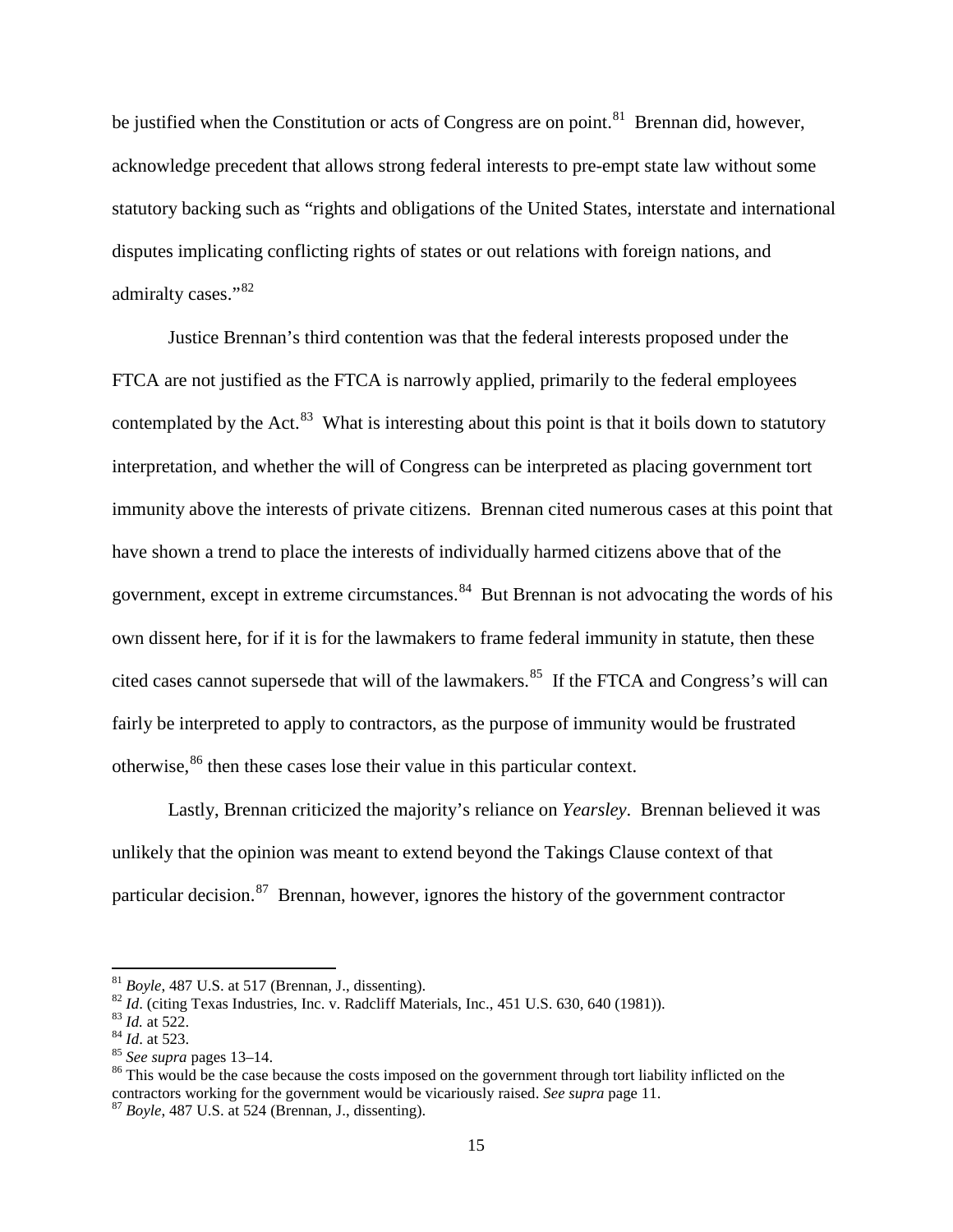defense, which clearly shows a trend to apply the defense outside of a Takings Clause context.<sup>[88](#page-16-0)</sup> In addition, Brennan raised a point here that seems to support the broadening of the defense: "the contractor in *Yearsley* was following, not formulating, the Government's specifications, and (as far as is relevant here) followed them correctly.<sup>[89](#page-16-1)</sup> This seems to suggest application of the defense in the realms of services, albeit with little contractor discretion, is not only plausible, but backed by precedent.<sup>[90](#page-16-2)</sup>

IV. *Boyle* is consistent with separation of powers principles

and is a valid creation of federal common law

#### A. Separation of powers

There are three ways in which one can articulate the separation of powers issues raised in the *Boyle* decision. First, one could argue that the Supreme Court in *Boyle* has violated notions of horizontal separation of powers by introducing federal common law in a realm that should be exclusively left to Congress. Second, one could argue that *Boyle* actually stands for vertical separation of powers<sup>[91](#page-16-3)</sup> because it prevents state courts and legislatures from stepping on the toes of the federal government and its "unique federal interests". Lastly, and related to the first two arguments, both horizontal and vertical separation of powers arguments can be made against both federal and state courts/ legislatures based on article I, section 8 grounds.

Article I, section 8 entrusts Congress with the power to make law when necessary and proper.<sup>[92](#page-16-4)</sup> Therefore, if the judiciary is charged with acting as a lawmaker, serious separation of powers issues are raised. It has long been accepted that while the judges are not lawmakers in

<span id="page-16-0"></span><sup>88</sup> *See supra* page 5–9 and accompanying notes.

<span id="page-16-1"></span><sup>89</sup> *Boyle*, 487 U.S. at 525 (Brennan, J., dissenting). While *Yearsley* still allowed for a possible remedy against the government, this does not materially affect this argument, as that case relied on the Takings Clause to come to that conclusion, while the FTCA, which would deny a remedy, is clearly being relied on here to come to the opposite conclusion.

<span id="page-16-2"></span><sup>90</sup> *See, e.g.,* Bennett v. MIS Corp., 607 F.3d 1076, 1090–91 (6th Cir. 2010).

<span id="page-16-3"></span><sup>&</sup>lt;sup>91</sup> The terms vertical separation of powers and federalism will be used interchangeably in this Comment.

<span id="page-16-4"></span> $92$  U.S. CONST. art. I,  $\S$  8, cl. 18.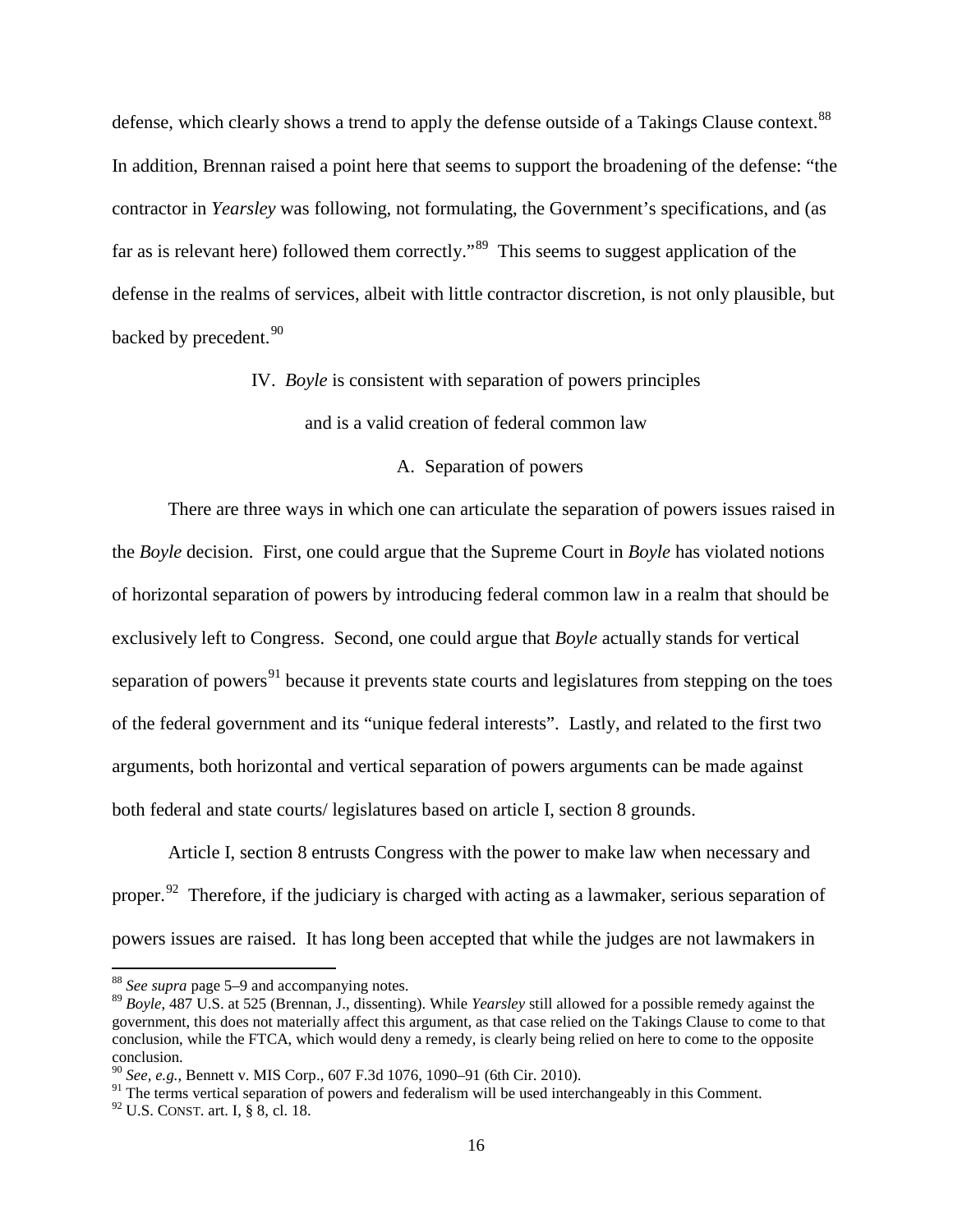the ordinary sense, federal courts are empowered to create federal common law in areas where Congress has been found to be silent.<sup>[93](#page-17-2)</sup> The threshold question then becomes whether this constitutes an area that Congress has been silent on.

<span id="page-17-1"></span><span id="page-17-0"></span>It is argued that Congress has indeed spoken on contractor immunity in the context of working with the military, and therefore the *Boyle* majority is clearly lawmaking where Congress has already legislated.<sup>[94](#page-17-3)</sup> In particular, 10 U.S.C. §2354 gives the secretary of the relevant military department power to grant immunity to contractors from liability against third parties in tort.<sup>[95](#page-17-4)</sup> Numerous other statutory examples of immunity granted by the government in very particular contexts can be found.<sup>[96](#page-17-5)</sup> The argument that these particular statutes demonstrate Congress speaking on the subject contemplated by the *Boyle* decision, however, is flawed for two reasons. First, it is evident from the these statutes that Congress has found occasion to legislate in *very particular* circumstances, and therefore because of the unique and particular consideration involved in such legislating, it would hardly make sense to claim that Congress has spoken on liability outside of such particular contexts by choosing not to legislate, especially if one considers the monumental burden placed on Congress of trying to conceive of every possible instance where immunity should be conferred.[97](#page-17-6) Second, this point assumes that the *Boyle* 

<span id="page-17-7"></span><span id="page-17-2"></span><sup>&</sup>lt;sup>93</sup> See generally Milwaukee v. Illinois, 451 U.S. 304 (1981) which directly addresses this point.

<span id="page-17-3"></span><sup>94</sup> Terrie Hanna, Note, *The Government Contractor defense and the Impact of* Boyle v. United Technologies Corporation, 70 B.U.L. REV. 691, 714–15 (1990).<br><sup>95</sup> 10 U.S.C. 2354(a)(1) (2012).

<span id="page-17-5"></span><span id="page-17-4"></span><sup>&</sup>lt;sup>96</sup> *E.g.*, 50 U.S.C.S. 1431 (2012); 42 U.S.C.S. 2210 (2012); 42 U.S.C.S. 2212 (2012); 42 U.S.C.S. 2458(b) (2012). One focus of these statutes is to grant immunity to contractors in particular contexts ranging from ultra hazardous research and development to the use of space vehicles. For example: "Secretary shall, until December 31, 2025, enter into agreements of indemnification under this subsection with any person who may conduct activities under a contract with the Department of Energy that involve the risk of public liability." 42 U.S.C.S. 2210(d)(1)(A) (2012).

<span id="page-17-6"></span><sup>97</sup> *See supra* note [78](#page-14-7) and accompanying text. *See generally supra* note [94](#page-17-1) at 716–17. Despite the fact that lobbying efforts to extend immunity to government contractors have failed multiple times, this should not be perceived as Congress making a statement that such immunity is not desirable. Instead, Congress' failure to enact legislation here should be perceived as Congress acquiescing the fact that it is not equipped to handle the myriad of contexts in which such immunity should be conferred. Congress may choose not to legislate at all, or instead to legislate broadly and have the courts handle the factual application of particular cases. This is exactly what the *Boyle* Court did when it conferred immunity through the FTCA as it did.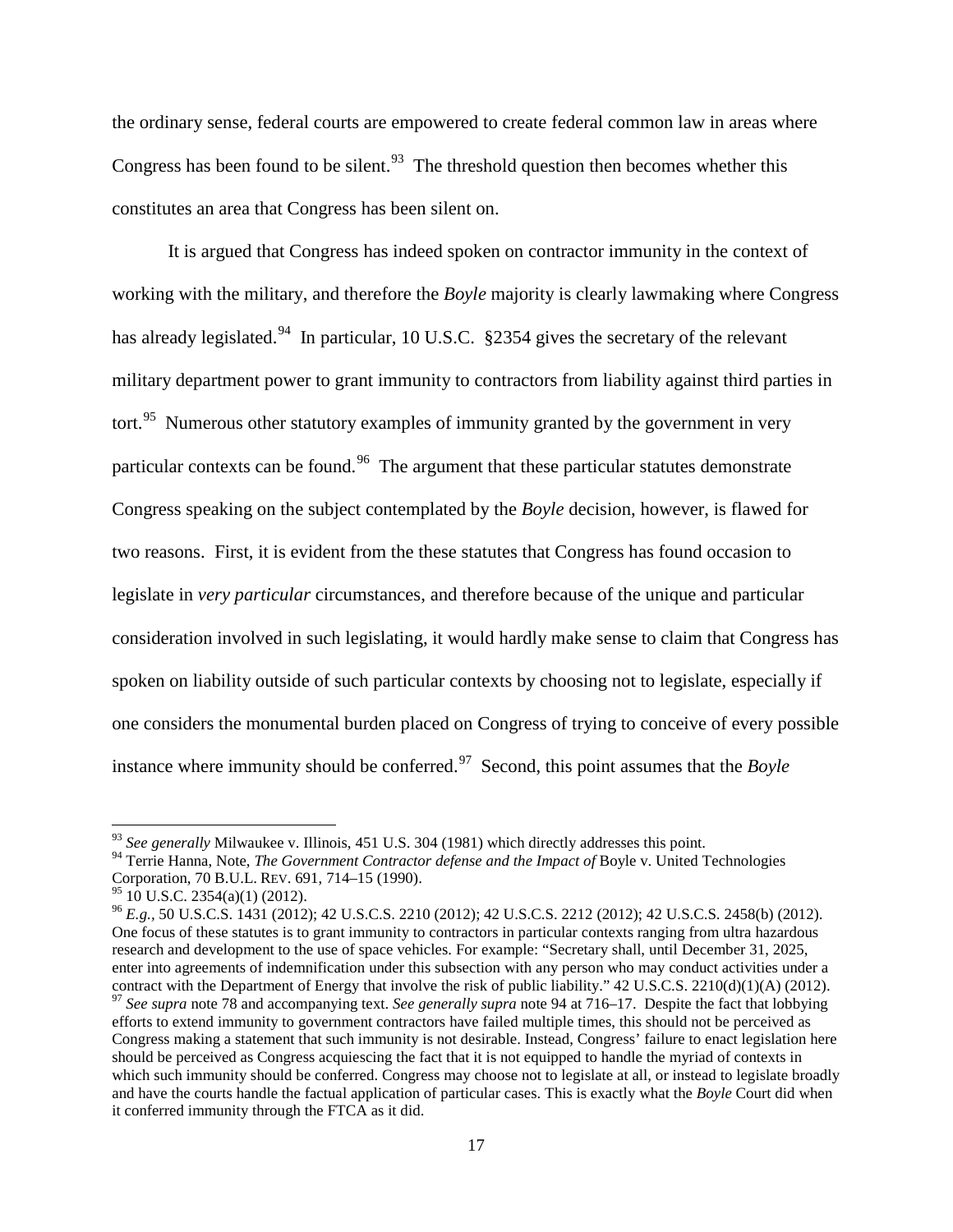decision is limited to product liability in the military context, as the cited statutes, particularly 10 U.S.C. §2354, are limited to that particular realm of contract agreements. If the *Boyle* decision is to be, and was intended to be, applied outside of that particular context, then such statutes do not serve as evidence of Congress speaking on the issues addressed in the *Boyle* decision. Instead these statutes only serve as evidence of Congress finding particular instances where immunity should absolutely be granted.

<span id="page-18-4"></span>Furthermore, the issue addressed in *Boyle* pertains to government procurement, which is inherently different than the "typical consumer transaction for which modern products liability law was fashioned".<sup>98</sup> In other words, the considerations before Congress when enacting legislation on matters of tort and product liability are inherently different than the considerations before the Court in *Boyle*. These differences exist because the federal government, unlike the typical consumer, has the resources needed in order to make more informed decisions about the products it acquires.<sup>99</sup> In addition the federal government, unlike the typical consumer, has great bargaining power in deciding who it deals with, and how it will deal with them.  $100$  As such it is less likely that the Court's government contractor defense as created in *Boyle* encroaches upon tort law that is passed under vastly different considerations.

Not only is the *Boyle* decision consistent with horizontal separation of powers, it is exemplary of federalism principles as the decision aims to resolve conflict between state law and federal interests. Indeed the *Boyle* decision prevented states from interfering with Congress' express power over military affairs under article I, section  $8.^{101}$  $8.^{101}$  $8.^{101}$  As a preliminary matter, courts

<span id="page-18-0"></span><sup>98</sup> Michael D. Green & Richard A. Matasar, Article, *The Supreme Court and the Products Liability Crisis: Lessons from* Boyle's *Government Contractor Defense*, 63 S. CAL. L. REV. 637, 714 (1990).<br><sup>99</sup> *Id*. <sup>100</sup> *Id*. <sup>100</sup> *Id*. <sup>101</sup> U.S. CONST. art. I, § 8, cl. 12.

<span id="page-18-2"></span><span id="page-18-1"></span>

<span id="page-18-3"></span>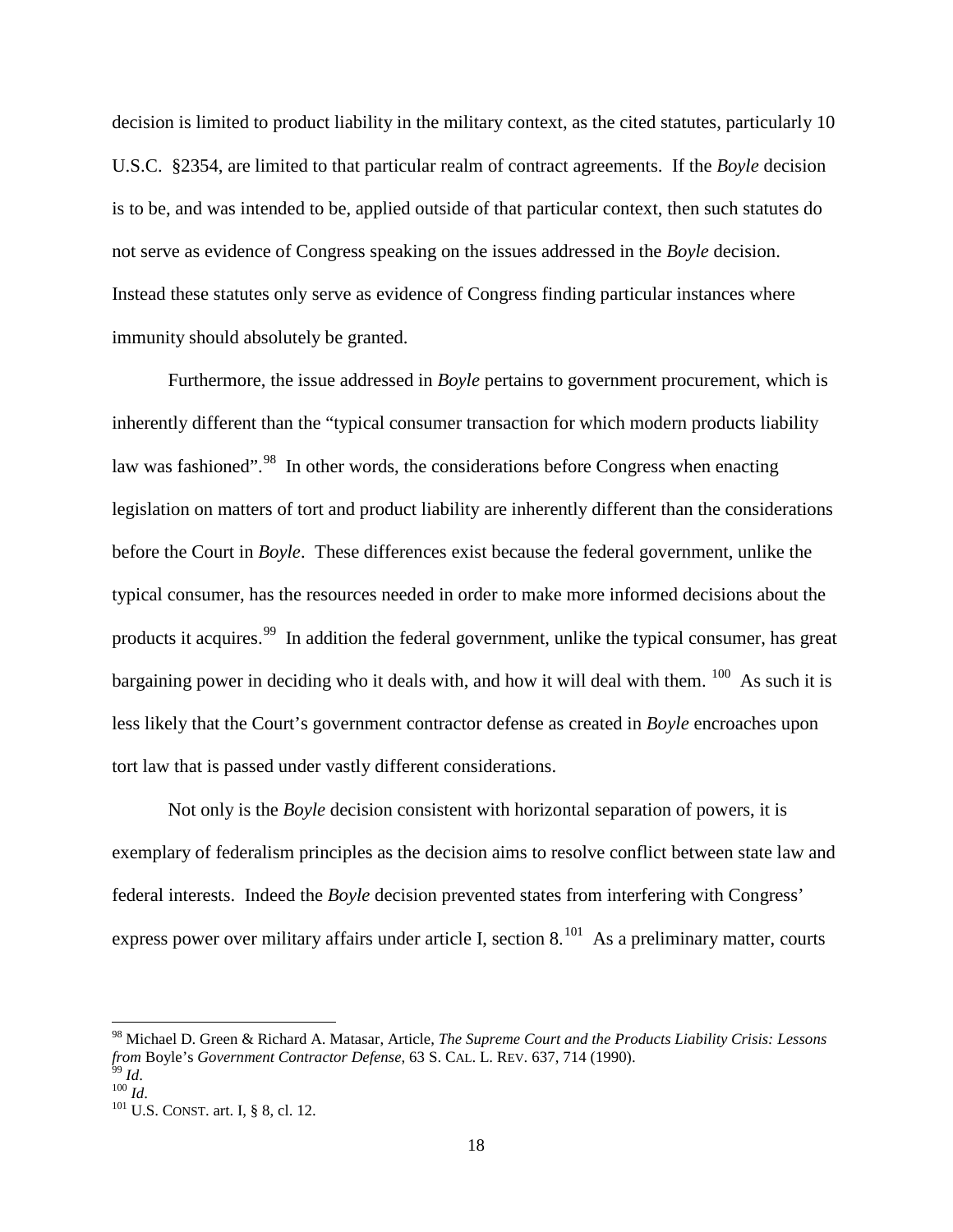are not entrusted with the responsibility of running the military.<sup>[102](#page-19-0)</sup> It would therefore be entirely inappropriate for a state court, a court having nothing to do with the federal government, to impact military policy even if this impact is imposed vicariously on the contractors working for the military. This idea may not be intuitively clear and obvious, as it may be difficult to understand how a state subjecting private contractors to tort liability shapes military policy.

To elucidate, when contractors are subjected to liability for any of the military contracts that they enter into, two consequences directly impact the military: 1) contract costs will rise because contractors will need to be covered by more expensive insurance;<sup>[103](#page-19-1)</sup> and 2) because of the amount of design, engineering, and expertise involved with military contracts, often with conflicting goals of safety and combat efficiency, contractors may feel hesitant to engage in contracts with the military where safety is second to efficiency, thus affecting cohesion between the two contracting parties.<sup>[104](#page-19-2)</sup> While the majority uses this point to justify the use of the FTCA as a basis for conferring immunity, this point is also strongly consistent with federalism principles. [105](#page-19-3)

#### <span id="page-19-5"></span>B. Federal common law and unique federal interests

State laws "should be overridden by the federal courts only where clear and substantial interests of the National Government, which cannot be served consistently with respect for such state interests, will suffer major damage if the state law is applied."<sup>106</sup> Pre-emption analysis will change when there is a dominant federal interest that is so strong that there must be an

<span id="page-19-1"></span>

<span id="page-19-0"></span> $102$  Chappell v. Wallace, 462 U.S. 296, 301 (1983).<br><sup>103</sup> These added costs would then pass onto the government causing it to second-guess its procurement contracts therefore indirectly shaping military decision making.<br> $^{104}$  Boyle, 487 U.S. at 511–12.

<span id="page-19-2"></span>

<span id="page-19-3"></span><sup>&</sup>lt;sup>105</sup> While this discussion focused primarily on the military, this should not be taken as meaning that  $Bovle$  and its justifications are limited to that context, as will be discussed below in Part V.

<span id="page-19-4"></span><sup>106</sup> *Boyle*, 487 U.S. at 518 (Brennan, J., dissenting) (quoting United States v. Yazell, 382 U.S. 341, 351 (1966)).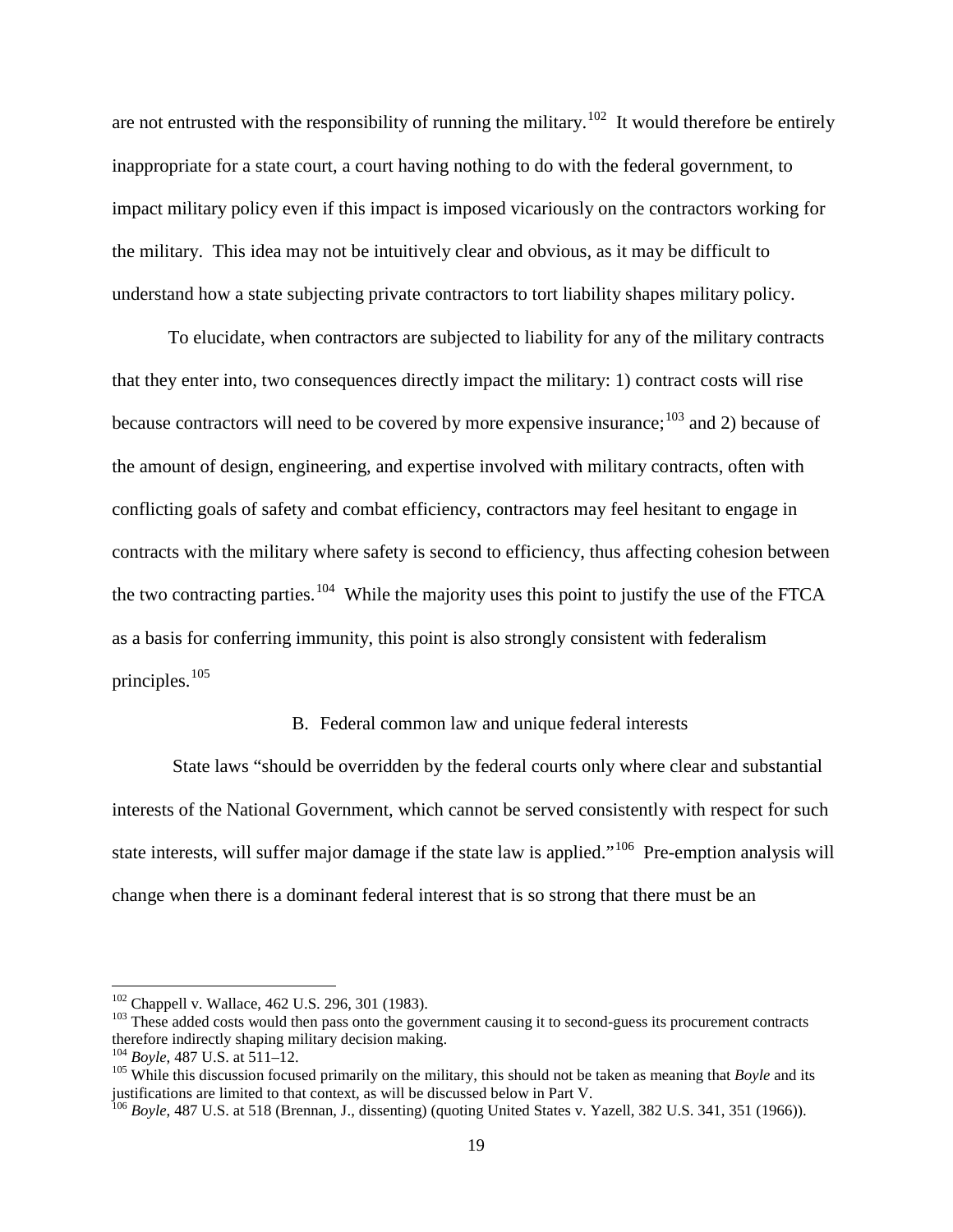assumption of preclusion of state law.<sup>[107](#page-20-0)</sup> In other words, when there is a strong federal interest at hand, the analysis changes from one that ordinarily disallows preclusion to an analysis that allows it.<sup>[108](#page-20-1)</sup> It is clear that in his dissent Brennan acknowledges the ability of courts to create federal common law, albeit in rare and limited circumstances. Where Justice Brennan disagrees with the majority is on whether any sufficient federal interest has been posited by the majority that justifies the creation of federal common law here.<sup>[109](#page-20-2)</sup>

To argue this point, Justice Brennan notes that the majority does not rely on any federal interests held sufficient in the past for the creation of federal common law.<sup>[110](#page-20-3)</sup> Instead, Brennan perceives the federal interests proposed by the majority as being a synthesis of interests arising out of two cases that predate *Erie*, seemingly limiting their relevance.<sup>[111](#page-20-4)</sup> In particular, these interests are administering the rights and obligations of the United States in its contracts and regulating liability of federal officials performing their duties, which Justice Brennan maintains has never been extended beyond the federal government and its employees.<sup>[112](#page-20-5)</sup> The interests cited by Justice Brennan and the majority that are criticized as being antiquated have found application in many cases long after the Court's holding in *Erie*, however. [113](#page-20-6) The long and wellestablished history of such interests serve to enforce the notion that they are paramount to the

<span id="page-20-0"></span> $^{107}$  RICHARD H. FALLON, JR. ET AL., HART AND WECHSLER'S THE FEDERAL COURTS AND THE FEDERAL SYSTEM 729 (5th ed. 2003).

<span id="page-20-1"></span><sup>&</sup>lt;sup>108</sup> *Boyle*, 487 U.S. at 518 (Brennan, J., dissenting).<br><sup>109</sup> *Id* 

<span id="page-20-5"></span><span id="page-20-4"></span>

<span id="page-20-6"></span>

<span id="page-20-3"></span><span id="page-20-2"></span><sup>110</sup> *Id.*<br>
<sup>111</sup> *Id.*<br>
<sup>112</sup> *Id.* at 518–19.<br>
<sup>113</sup> Priebe & Sons v. United States, 332 U.S. 407 (1947); United States v. Kimbell Foods, Inc., 440 U.S. 715, 726 (1976). These two cases serve as examples of the Court upholding the federal interest of the government administering its rights and obligations under its contracts. Justice Brennan attacks the validity of this interest when it does not apply directly to the federal government, but instead to other third parties. *Boyle,* 487 U.S. at 519–20 (Brennan, J., dissenting) (citing Miree v. DeKalb County, 433 U.S. 25, 30 (1977)). The majority refutes this point convincingly, however, as allowing a remedy for the third party in *Miree* would not have burdened the federal government, unlike the situation in *Boyle*. *Id*. at 506. *See supra* p. 18. In other words the stake of indemnifying the contractor in that case was not the same.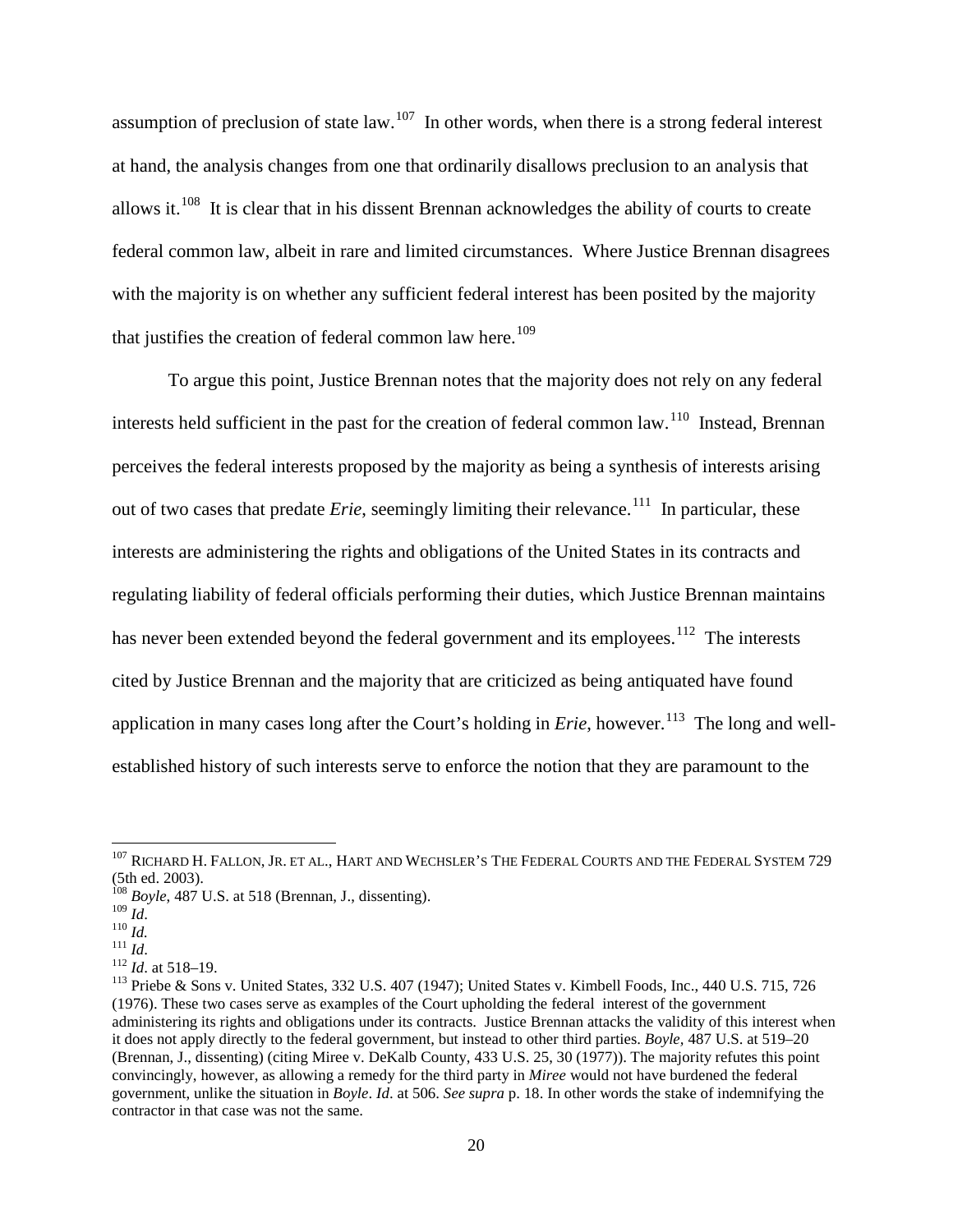proper operation of the federal government. Furthermore, Brennan suggests that federal interests are static notions that cannot be altered, changed, or manifested out of present necessity.<sup>[114](#page-21-1)</sup>

<span id="page-21-0"></span>Lastly, it is important to note that a unique federal interest is only the first step of justifying the creation of federal common law, as it is a necessary, but not a sufficient condition for displacing state law.<sup>[115](#page-21-2)</sup> In order to displace state law, there must also be a conflicting federal policy or statute.<sup>[116](#page-21-3)</sup> As has already been discussed in part, the majority uses the FTCA to establish a statutory basis, and looks primarily at the financial burden to be placed on the government in the event that contractors are held liable under their contracts with the government, which would frustrate the goals of the FTCA in conferring immunity in the first place.<sup>[117](#page-21-4)</sup> Justice Brennan heavily criticizes the majority's reliance on this conclusion while accepting the general premise because he perceives these added costs to lack any evidentiary support. $^{118}$  $^{118}$  $^{118}$ 

#### V. The impact of *Boyle* and resulting circuit split

*Boyle* left many questions unresolved. These questions, involving the decision's scope and applicability in different contexts, have generated several circuit splits.<sup>[119](#page-21-6)</sup> Some may feel inclined to interpret the three-prong test established in *Boyle* as clearly limiting the ruling to military procurement contracts, but in reality the most crucial aspect of the decision is whether subjecting the contractor to liability would frustrate a uniquely federal interest.<sup>[120](#page-21-7)</sup> Because uniquely federal interests are not limited to the military context, it follows that *Boyle* applies outside of that particular context. Acknowledging this, however, raises the question of what

<span id="page-21-2"></span><span id="page-21-1"></span><sup>114</sup> *Boyle*, 487 U.S. at 517–18.<br><sup>115</sup> *Boyle*, 487 U.S. at 507–08.<br><sup>116</sup> *Id.* 117 *Id.* at 508–09.<br><sup>118</sup> *Id.* at 527 (Brennan, J., dissenting).

<span id="page-21-3"></span>

<span id="page-21-4"></span>

<span id="page-21-7"></span><span id="page-21-6"></span><span id="page-21-5"></span><sup>&</sup>lt;sup>119</sup> As will be discussed in the following section, the Ninth Circuit in particular has been adamant in not applying a *Boyle* analysis outside of the military framework that the Supreme Court was faced with in that decision. <sup>120</sup> *See supra* not[e 104](#page-19-5)[–116](#page-21-0) and accompanying text.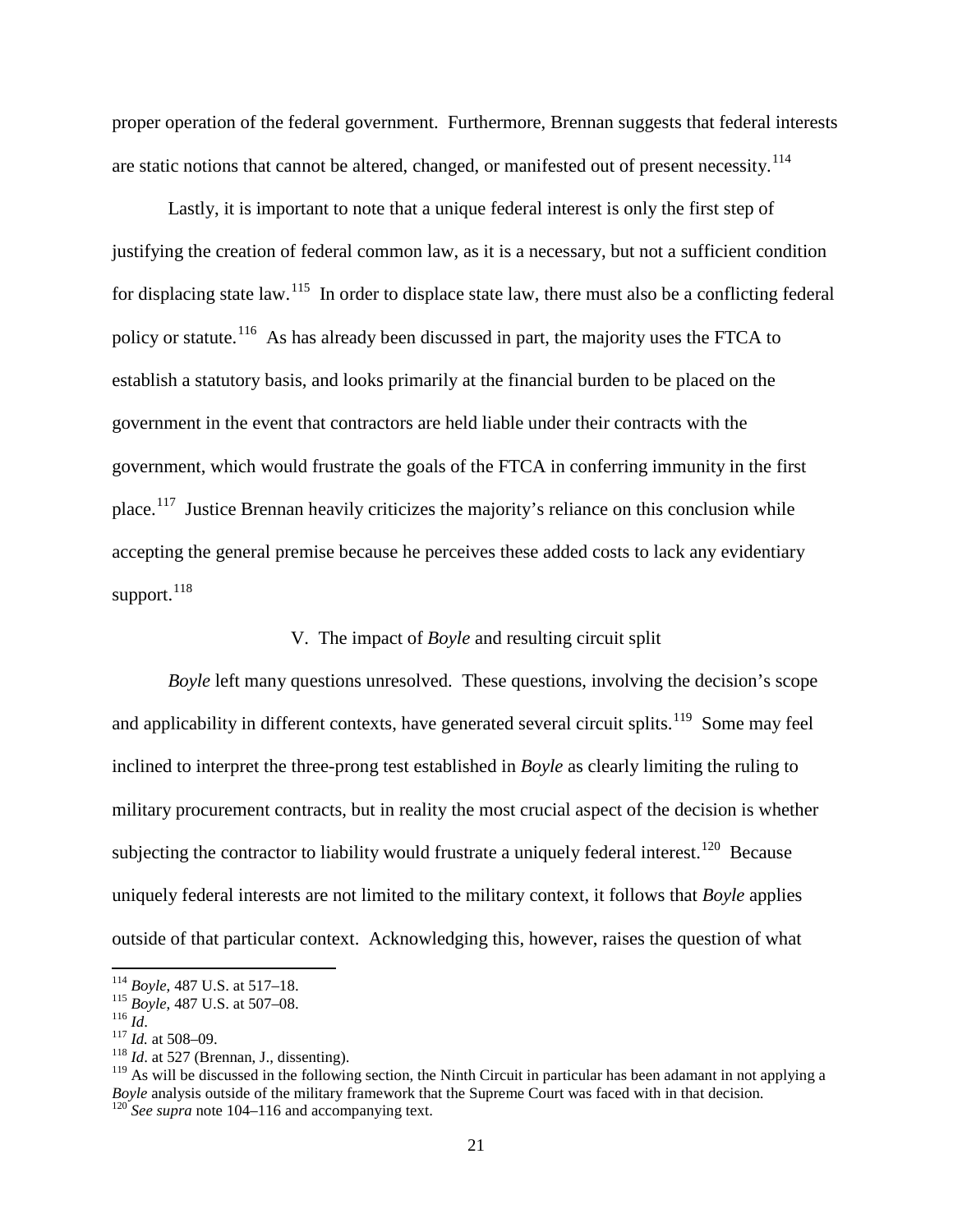specific test reviewing courts must apply absent the military procurement framework. Several courts have discussed these possibilities.

#### A. The limits of the *Boyle* analysis

In *Hudgens v. Bell Helicopter/Textron*, the Eleventh Circuit was faced with a set of facts not entirely dissimilar from *Boyle*. [121](#page-22-0) Two navy pilots brought a negligence action against a maintenance company that the United States had contracted with to maintain its helicopters.<sup>[122](#page-22-1)</sup> The maintenance crew had failed to uncover cracks in the tail fin, which led to an accident.<sup>[123](#page-22-2)</sup> What should first be noted about this case is that while it still applies in a military context, it deals with service instead of procurement. The *Hudgens* court treats the ruling in *Boyle* as not being an "all-or-nothing" set of rules regarding what kinds of contracts the analysis applies to.<sup>[124](#page-22-3)</sup> The court instead asks whether subjecting the defendant to liability would interfere with a unique federal interest.<sup>[125](#page-22-4)</sup> The court holds that the defense applies to a service contract where a contractor is tasked with following maintenance protocols when working on military aircraft, or in other words, where the government has dictated the protocol to be followed.<sup>[126](#page-22-5)</sup> This court restructures the test to fit maintenance procedures instead of design specification, thus demonstrating the malleability of the test.

The Eleventh Circuit placed great emphasis on the fact that the federal interest was the same as it was in *Boyle*, and that this federal interest directly conflicted with state law.<sup>[127](#page-22-6)</sup> In particular, the court believed that subjecting contractors working for the government on service contracts to liability would threaten the government's discretion in determining how its fleets are

<span id="page-22-1"></span><span id="page-22-0"></span><sup>1&</sup>lt;sup>21</sup> Hudgens v. Bell Helicopters/Textron, 328 F.3d 1329 (11th Cir. 2003).<br>
<sup>122</sup> *Id.* at 1330.<br>
<sup>123</sup> *Id.* 124 *Id.* at 1334.<br>
<sup>126</sup> *Id.* at 1335.<br>
<sup>127</sup> *Hudgens*, 328 F.3d at 1334.

<span id="page-22-3"></span><span id="page-22-2"></span>

<span id="page-22-5"></span><span id="page-22-4"></span>

<span id="page-22-6"></span>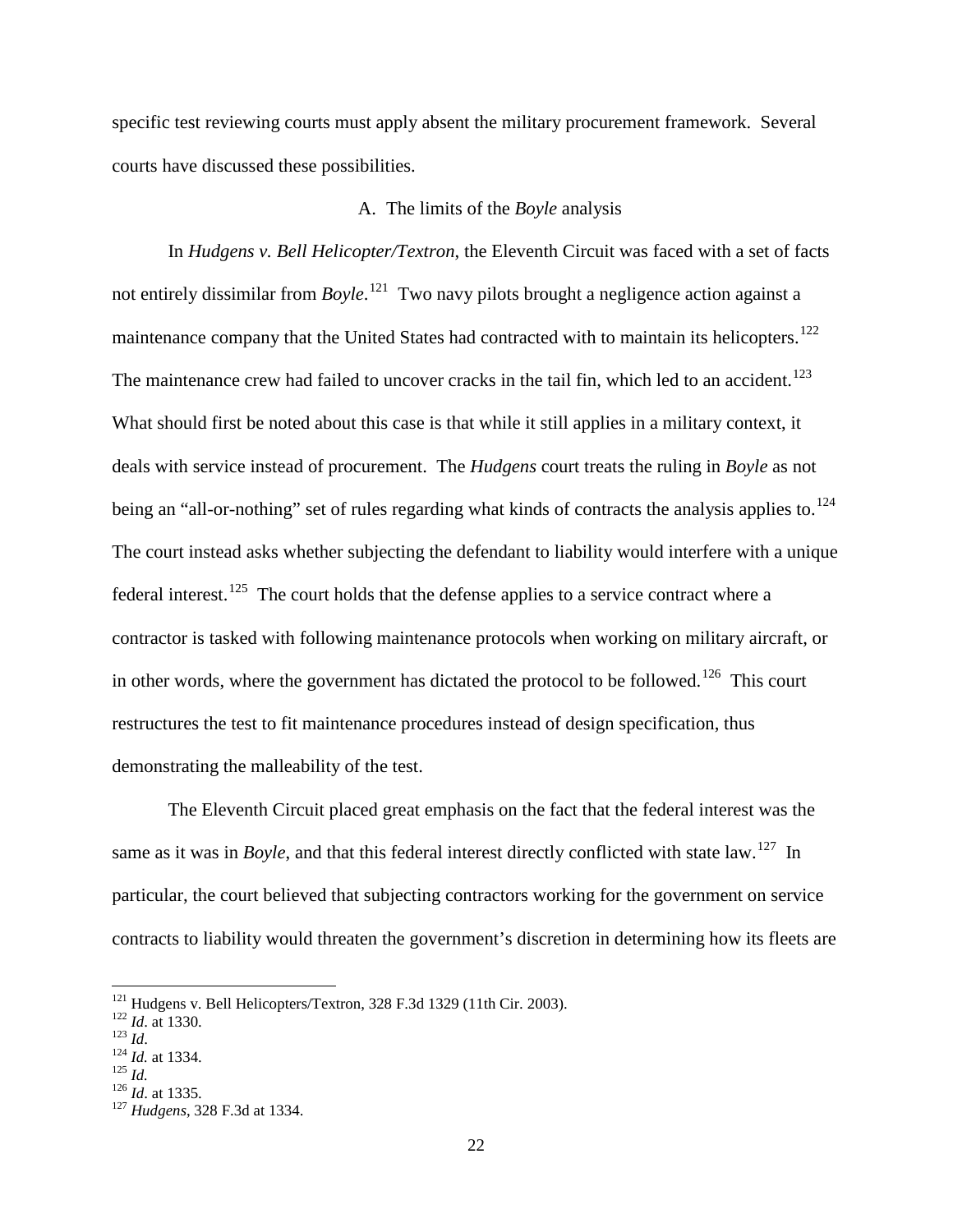to be maintained. This is because the contractor would, in theory, question or disobey government orders regarding how maintenance is to be conducted if that individual contractor perceives what it thinks is a better, or safer, method, even if the government believes it is justified in requiring its methods. Therefore the Eleventh Circuit stated that a contractor in a services contract will possess immunity if: 1) the contractor utilized reasonably precise maintenance procedures; 2) the contractor's performance conformed to those specified procedures; 3) the United States was warned of any dangers that the contractor knew regarding the specified procedures.[128](#page-23-1) This test is very similar to the *Boyle* test in that it assures that the contractor has limited discretion when working with the government.

<span id="page-23-0"></span>The Ninth Circuit has taken a position that is entirely opposed to that of the Eleventh Circuit and its advocates. In *Nielsen v. George Diamond Vogel Paint Co*. Ronald Nielson, employed by the United States Army Corps of Engineers, was tasked with painting a dam in Idaho.[129](#page-23-2) Thereafter, Mr. Nielson experienced changes in behavior, depression, and various other pains, all attributable to permanent brain damage. He sued the paint manufacturer alleging that the paint caused his brain damage.<sup>[130](#page-23-3)</sup> In short, this case dealt with injuries sustained by a civilian using a product that was not designed for any particular military use.<sup>[131](#page-23-4)</sup> In considering the question of immunity, the Ninth Circuit viewed the displacement of a federal interest by state law as a necessary condition, but not a sufficient one.<sup>[132](#page-23-5)</sup> The Ninth Circuit focused on the importance of the *Feres* doctrine in the Supreme Court's analysis in *Boyle* and determined that *Boyle* was limited to military procurement contracts: the "reasons for shielding. . . are the same

<span id="page-23-1"></span><sup>&</sup>lt;sup>128</sup> *Id.* at 1335. Because this test still emphasizes the importance of government discretion, it remains consistent with the FTCA which only immunizes the government from tort liability only in cases where discretionary functions are performed. *See supra* note [66.](#page-12-6)<br>
<sup>129</sup> Nielsen v. George Diamond Vogel Paint Co., 892 F.2d 1450, 1451 (9th Cir. 1990).<br>
<sup>130</sup> *Id.*<br>
<sup>131</sup> *Id.* at 1453.<br>
<sup>132</sup> This point refers to Justice Scalia's insistence in *Boyle*

<span id="page-23-2"></span>

<span id="page-23-3"></span>

<span id="page-23-4"></span>

<span id="page-23-5"></span>statute. *See supra* p. 20.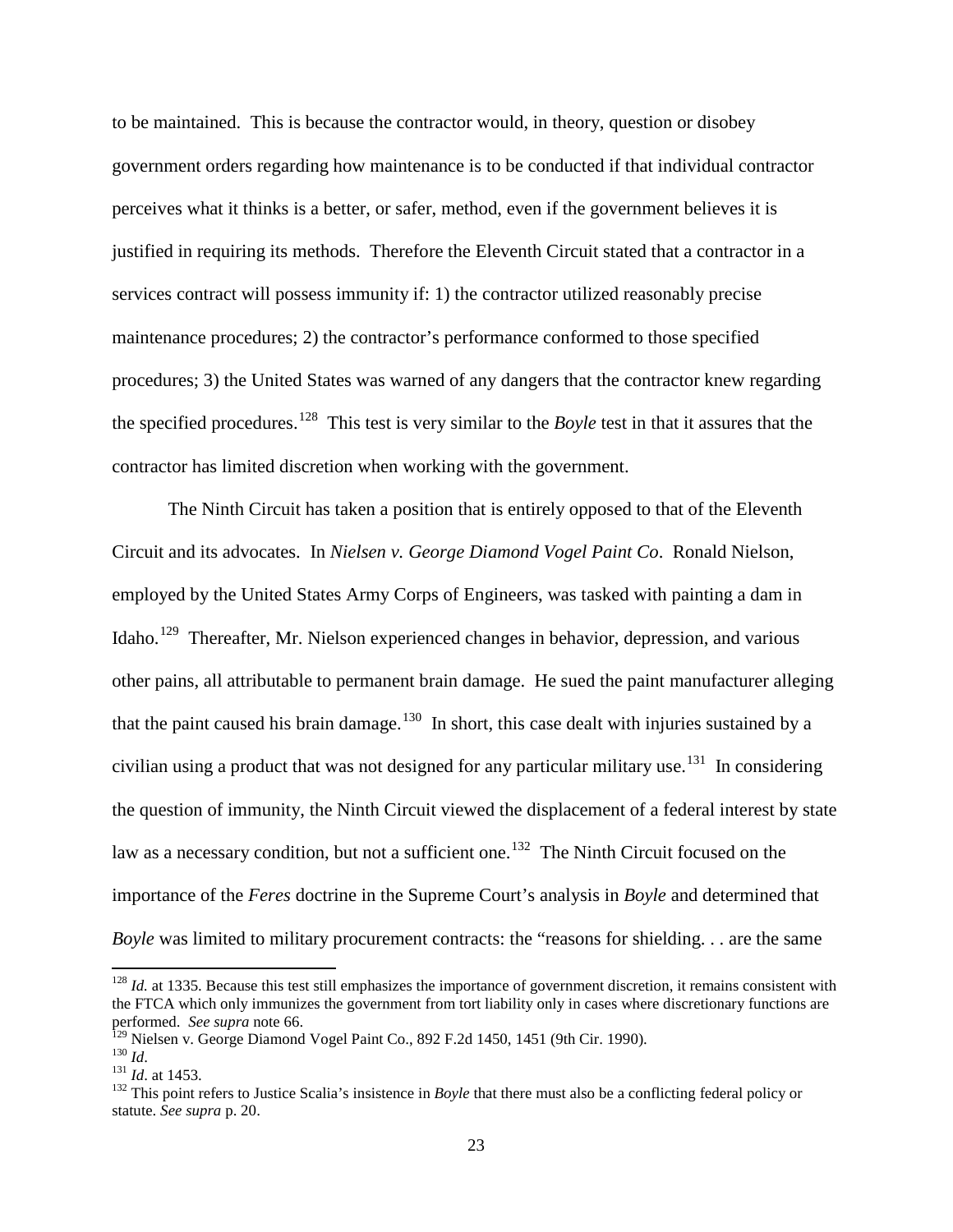as those underlying the Feres doctrine. These are considerations peculiar to the military field." $^{133}$  $^{133}$  $^{133}$ 

The Ninth Circuit's reasoning, however, is misguided. The mere fact that the Court used a doctrine related to the military field in its analysis of an issue related to the military should not be considered evidence that the analysis was limited. [134](#page-24-1) The use of the *Feres* doctrine in *Boyle* was limited and only useful in framing the analysis, becayse *Nielsen* dealt with a military matter. In addition, it must again be stressed that the Supreme Court molded its test after the test proposed in *McKay*, but rejected the *Feres* prong. The Ninth Circuit's reliance on *Feres* in any application of the government contractor defense is therefore misplaced.

*Carley v. Wheeled Coach*, a case decided by the Third Circuit, was the first to truly support expansion of the *Boyle* analysis beyond the military context.<sup>[135](#page-24-2)</sup> This case dealt with a plaintiff who sustained injuries when an ambulance that he was inside of tipped over.<sup>[136](#page-24-3)</sup> The defendant contractor in this case built the ambulance according to specifications set out by the United States General Services Administration.<sup>[137](#page-24-4)</sup> This plaintiff alleged that the design of the vehicle made it top-heavy and prone to tipping.<sup>[138](#page-24-5)</sup> The Third Circuit understood *Boyle* to stand for the idea that federal interests exist in all government contracts of limited discretion, and not just those within the military field.<sup>[139](#page-24-6)</sup> The court proceeded to highlight federal interests that it

<span id="page-24-1"></span><span id="page-24-0"></span><sup>133</sup> *See supra* not[e 43.](#page-8-8) 134 As the Eleventh Circuit pointed out, the primary question is whether there is a related unique federal interest. *See supra* p. 22. In addition, the statute primarily relied on by the Court in *Boyle* was the FTCA, and the Court's reliance on the *Feres* doctrine is clearly intended to be limited, as is evidence by the exclusion of *Feres* from the *Boyle* Court's three prong test. *See supra* note [73](#page-13-4) and accompanying text. It was this same circuit that decided *McKay* and proposed the inclusion of *Feres* in a government contractor defense analysis, and it was that portion of the analysis

<span id="page-24-2"></span>that the Supreme Court expressly rejected in *Boyle*.<br><sup>135</sup> Carley v. Wheeled Coach, 991 F.2d 1117 (3d Cir. 1993).<br><sup>136</sup> *Id.* at 1118.<br><sup>138</sup> *Id.*<br><sup>138</sup> *Id.*<br><sup>138</sup> *Id.* at 1120. (citing *Boyle*, 487 U.S. at 507).

<span id="page-24-3"></span>

<span id="page-24-4"></span>

<span id="page-24-5"></span>

<span id="page-24-6"></span>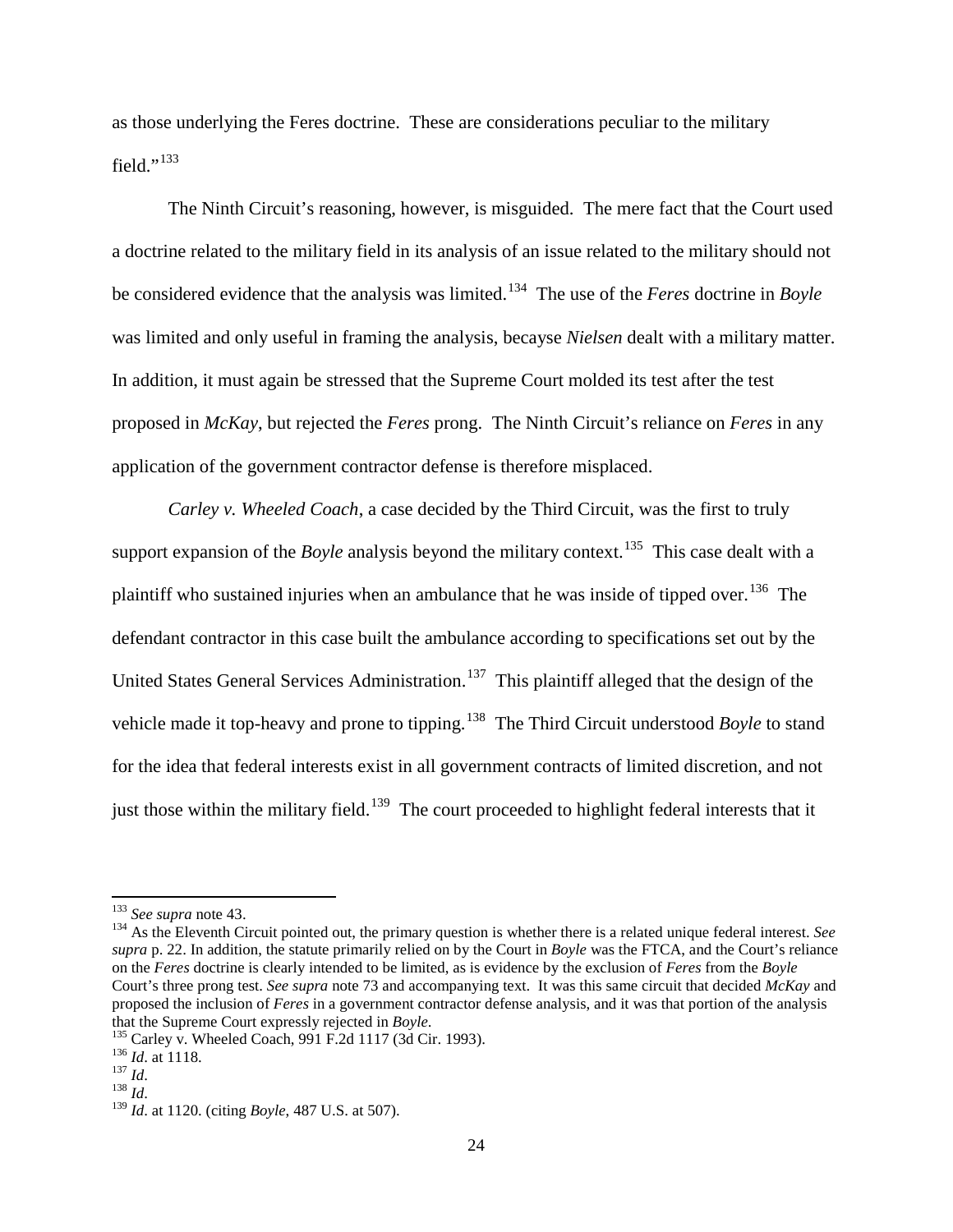believed exist outside the zone of military procurement that nevertheless merit the defense.<sup>[140](#page-25-0)</sup> The Third Circuit also concluded that, in couching its decision in the military context, the Supreme Court was merely answering the narrow question before it, as opposed to precluding application of the defense in other contexts.<sup>[141](#page-25-1)</sup> The court also affirmed the use of deference in *Boyle* as being a necessary prerequisite in order to justify using the FTCA for statutory backing.<sup>[142](#page-25-2)</sup>

Judge Becker submitted an opinion, concurring in part and dissenting in part., suggesting that the extension of *Boyle* outside of that military context would be an encroachment upon both Congress and the states.<sup>[143](#page-25-3)</sup> While Judge Becker agreed that there are strong federal interests in contracts outside the military context, he emphasized that this was only the first question to be asked, and that a significant conflict with state law must be found.<sup>[144](#page-25-4)</sup> Judge Becker believed that the question was ultimately one of degree, and that conflict in nonmilitary contracts with state law would not prove significant enough to warrant displacing state law.<sup>[145](#page-25-5)</sup> Other academic authorities have since agreed with Judge Becker and insist that without a federal policy as strong as the national security concerns implicated in military matters, the government contractor defense cannot be found applicable.<sup>[146](#page-25-6)</sup> These criticisms, however, lose focus of the fact that the FTCA serves as a statute implicating strong policy concerns, namely the importance in unfettered governmental discretion, which justify immunity. In addition the case was ultimately

<span id="page-25-0"></span> $140$  *Id.* at 1124. For instance, the defense is useful in preventing judicial second-guessing for the government's public policy decisions, and limited the government's financial burdens. *Carley*, 991 F.2d at 1124.<br><sup>141</sup> *Id.* at 1124–25.<br><sup>142</sup> *Id.* at 1125.<br><sup>143</sup> *Id.* at 1128 (Becker, J., concurring in part and dissenting in part). Essen

<span id="page-25-1"></span>

<span id="page-25-3"></span><span id="page-25-2"></span>powers and federalism issues.<br><sup>144</sup> *Id.* at 1129 (Becker, J., concurring in part and dissenting in part).

<span id="page-25-5"></span><span id="page-25-4"></span><sup>&</sup>lt;sup>145</sup> *Carley*, 991 F.2d at 1130. Judge Becker came to this conclusion because state tort law conflicting with the military would essentially boil down to a conflict of safety v. national security. *Id*. Judge Becker would suggest that without national security concerns offsetting safety, safety would weigh in favor of imposing state t <sup>146</sup> Thomas S. Deibert, Recent Decision: Products Liability - The Third Circuit Extends Scope of Immunity Provided

<span id="page-25-6"></span>*by Federal Government Contractor Defense*, 67 TEMP. L. REV. 1421, 1435–36 (1994).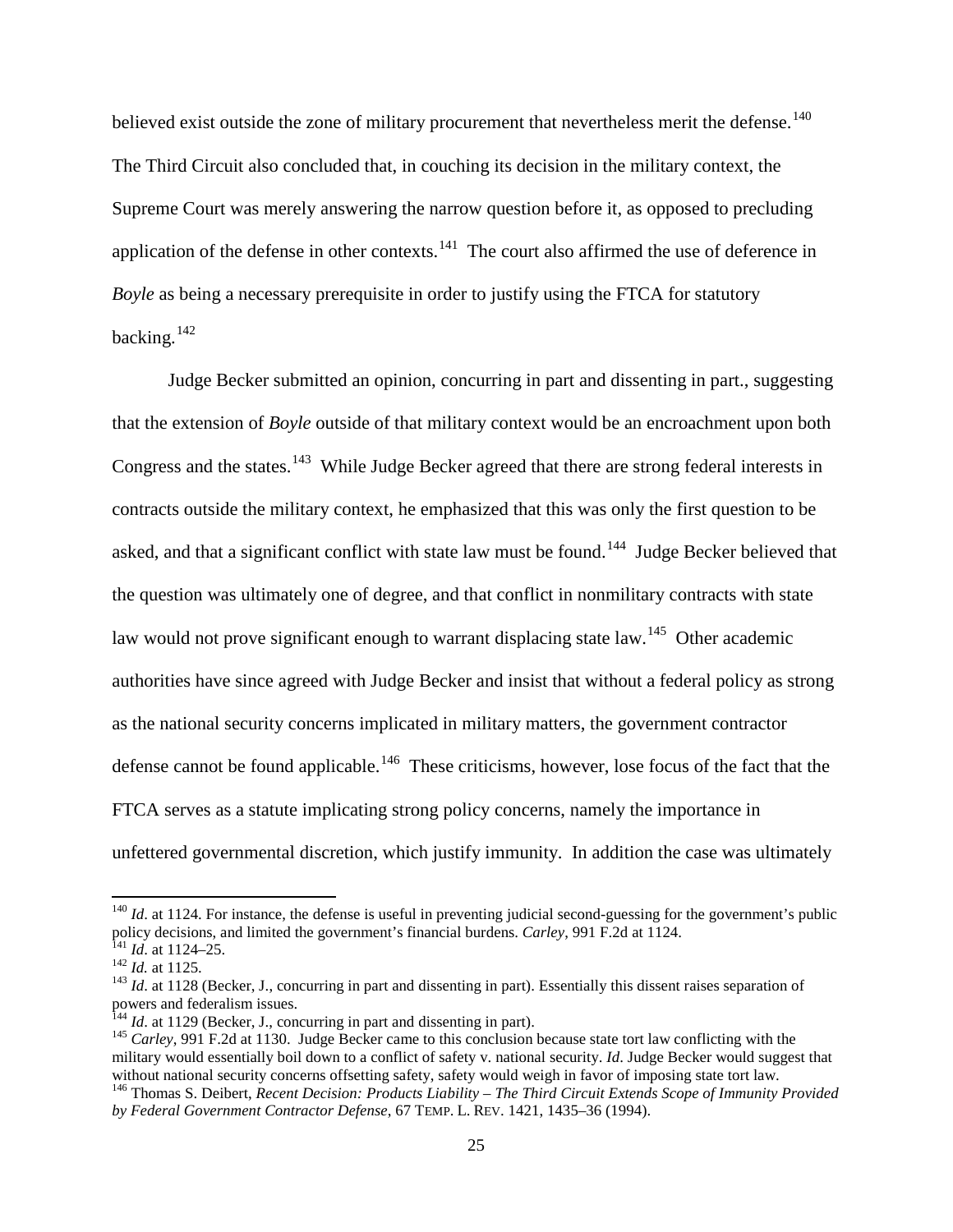remanded, suggesting that strong policy concerns could later be raised once the facts were revisited.<sup>[147](#page-26-0)</sup> A failure to provide strong policy concerns in this case should not be viewed as meaning none could ever exist outside of the national security concerns implicated by military affairs.

## B. Additional federal interests

The previous section and related cases focused primarily on the application of *Boyle* outside a military procurement context, while the following case discusses federal interests that were not contemplated by the Supreme Court in *Boyle*, but are nonetheless compelling. *McCue v. City of New York* involved injuries sustained by construction workers, firefighters, policeman, and others involved in cleaning up the aftermath of the September 11, 2001 attacks.<sup>[148](#page-26-1)</sup> In their complaint, the parties alleged that they contracted respiratory diseases resulting from the exposure to toxic fumes and gases.<sup>[149](#page-26-2)</sup> The Second Circuit used the federal interest of coordinating federal disaster relief as sufficient to justify the use of the government contractor defense in favor of the defendants.<sup>[150](#page-26-3)</sup> In addition, the court diverged from the *Boyle* analysis even further in that it applied a unique statutory basis: The Stafford Act.<sup>[151](#page-26-4)</sup> The Second Circuit was concerned that imposing liability on those tasked with undertaking cleanup initiatives led by federal agencies would cause those entities to disregard orders of those federal agencies for fear of being exposed to liability.[152](#page-26-5) The *McCue* court modified the *Boyle* test to apply to the particular circumstances. According to the test, a government contractor following the instructions of a federal agency will be accorded immunity if: 1) the agency, in its discretion

<span id="page-26-0"></span> $147$  Certiorari was ultimately denied by the Supreme Court and the case was not revisited. Carley v. Wheeled Coach, 991 F.2d 1117 (3d Cir. 1993), *cert. denied*, 510 U.S. 868 (1993). 148 *Id*. at 173.

<span id="page-26-1"></span>

<span id="page-26-4"></span><span id="page-26-3"></span><span id="page-26-2"></span><sup>&</sup>lt;sup>150</sup> McCue v. City of New York, 521 F.3d 169 (2d Cir. 2008).<br><sup>151</sup> 42 U.S.C.S 5148 (2012). This act confers immunity on the federal government in disaster relief scenarios where the government was exercising a discretionary function. *Id*. 152 *McCue*, 521 F.3d at 197.

<span id="page-26-5"></span>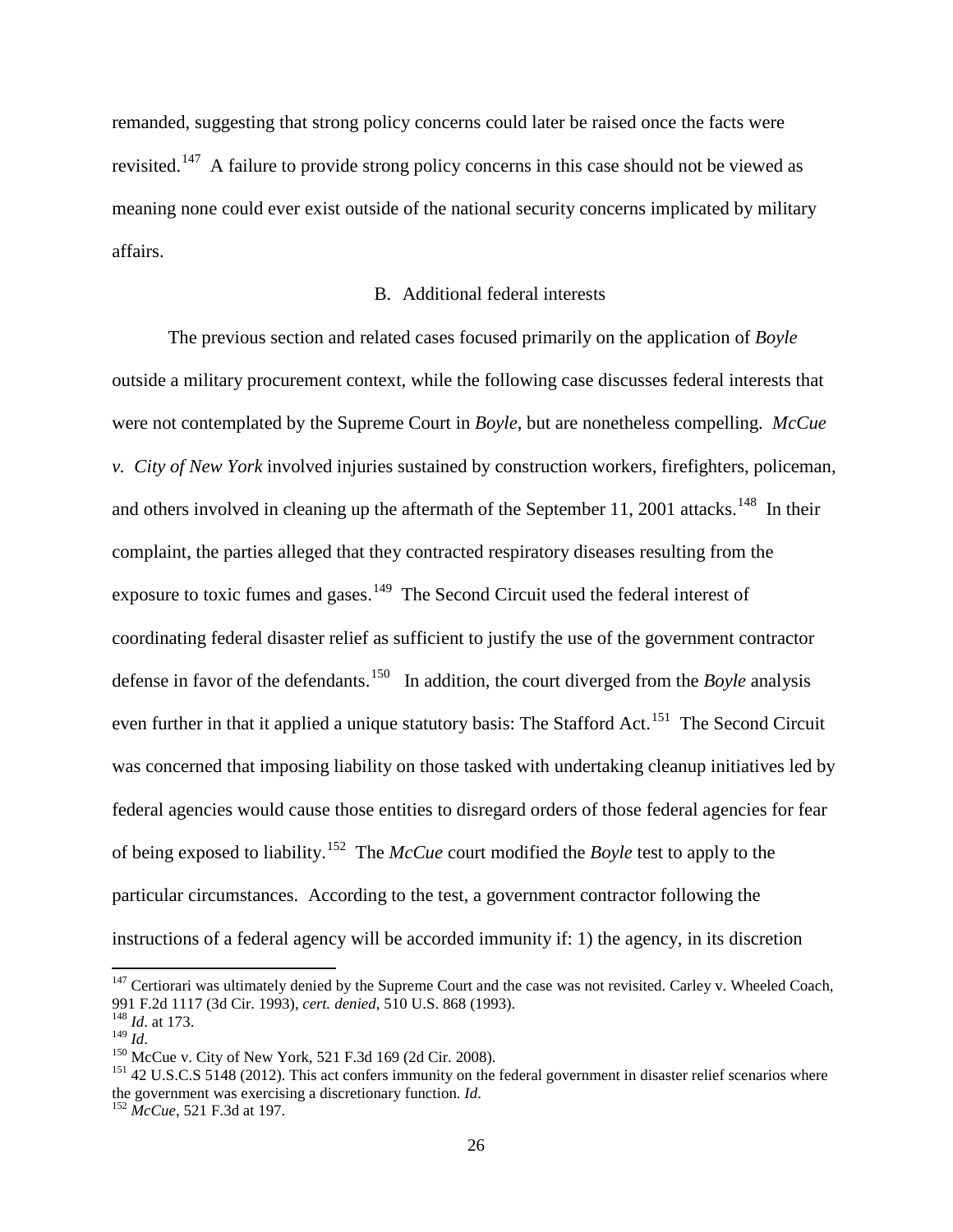approved reasonably precise specifications regarding the management of a recovery site; 2) the agency supervised and controlled an entity charged with implementing those specifications; and 3) the entity warned the agency about any dangers known to it but not the agency.<sup>[153](#page-27-0)</sup> Ultimately this court concluded that more facts would be needed and that summary judgment would not be appropriate, but the court did acknowledge that the defense may be raised nonetheless.<sup>[154](#page-27-1)</sup>

#### VI. Applying *Boyle* outside the military context

The Supreme Court, as well as all circuits that have addressed the government contractor defense after the *Boyle* decision, agree that the *Boyle* analysis requires two conditions to be met in order to justify displacing state law. First, there must be a strong federal interest at stake if state law were to be enforced. Second, there must be a significant conflict between federal policy and state law. In this section the Comment will analyze these two conditions outside of the military context and argue that courts are ultimately best suited for determining the application of immunity beyond the federal government to the contactors whom they employ, as Congress is ill-equipped to legislate in such a diverse and fact-intensive area of the law.

#### A. Strong Federal Interests

Despite its limiting interpretation of the *Boyle* decision, the Ninth Circuit recognized that that there are potentially identifiable federal interests any time the government enters into a contract with a third party contractor.<sup>[155](#page-27-2)</sup> The Ninth Circuit's main qualm with expansion of the *Boyle* analysis was its doubt that federal interests would ever "significantly conflict" with state law outside of the military context of the *Boyle* decision. The Third Circuit refutes the Ninth Circuit most capably by simply acknowledging that while a significant conflict must exist, there is nothing in the Supreme Court's decision that would suggest that there are no federal interests

<span id="page-27-2"></span><span id="page-27-1"></span>

<span id="page-27-0"></span><sup>153</sup> *Id*. 154 *Id*. 155 *Nielsen,* 892 F.2d at 1454.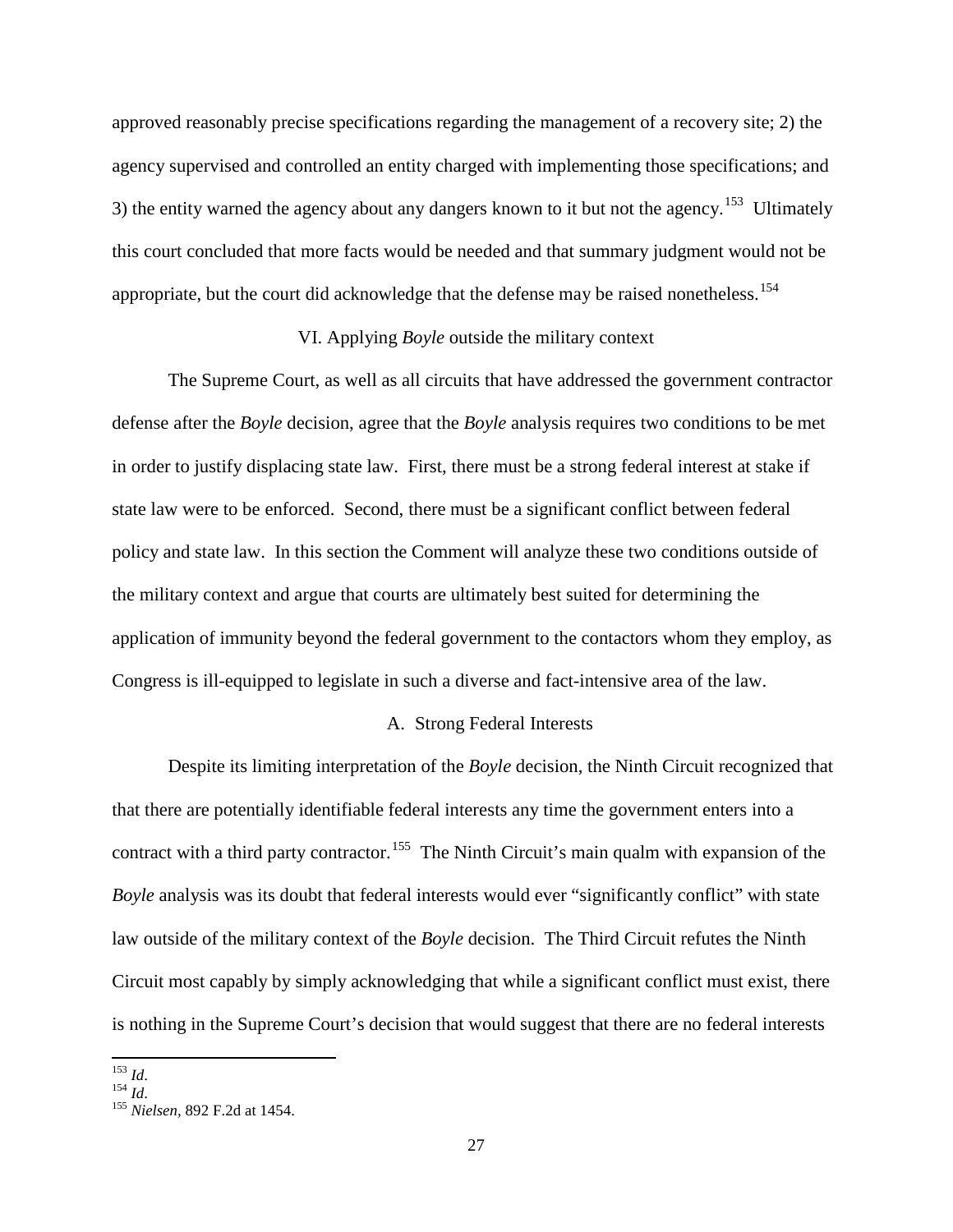outside a military context that can significantly conflict with state law for purposes of the *Boyle* test. [156](#page-28-0)

A strong federal interest should be relatively easy to ascertain, especially within the context of the FTCA, which aims, in part, to spare the government from expensive tort liability.<sup>[157](#page-28-1)</sup> Therefore, at the very least increased contract costs resulting from tort liability will always pose a federal interest under this analysis. While this increased burden may be nothing more than trivial at times, there are situations where the cost of tort litigation would result in a significant financial burden on the government, therefore impairing its ability to enter into contracts with parties who fear indemnification.<sup>[158](#page-28-2)</sup> This burden is most palpable when the effects of increased contract costs both small and large are viewed cumulatively. One important concern with this analysis is that a universally bright-line test like the *Boyle* test would burden innocent third parties who have sustained injuries related to the work done under contract with the government no matter the cost of that particular case while immunizing contractors in all cases where the test is met. [159](#page-28-3)

<span id="page-28-5"></span>Other examples of strong federal interests with respect to the government contractor defense have been posed since the Supreme Court's *Boyle* decision. One such example is the interest proposed by the Second Circuit in *McCue* to coordinate federal disaster relief.<sup>[160](#page-28-4)</sup> The federal government is the only entity substantial enough to be tasked with coordinating national

<span id="page-28-1"></span><span id="page-28-0"></span><sup>156</sup> *Carley*, 991 F.2d at 1124.<br><sup>157</sup> 28 U.S.C.S. 2680(a) (2012).<br><sup>158</sup> See generally Mark Schleifstein, *Hurricane Katrina damage judgment against Army Corps of Engineers is reversed by federal appeals court*, THE TIMES-PICAYUNE, Sept. 24, 2012, *available at* 

<span id="page-28-2"></span>

http://www.nola.com/katrina/index.ssf/2012/09/katrina\_damage\_judgement\_again.html#incart\_river. In this particular case, the FTCA saved the army corps billions of dollars in damages resulting from the Hurricane Katrina disaster. *Id*. In situations where contractors are hired to perform such work, this level of indemnification would greatly deter the willingness of contractors to accept the work.

<span id="page-28-3"></span><sup>159</sup> *See generally* Ronald A. Cass & Clayton P. Gillette, *The Government Contractor Defense: Contractual Allocation of Public Risk*, 77 VA. L. REV. 257, 289–90 (1991).<br><sup>160</sup> McCue v. City of New York, 521 F.3d 169, 197 (2d Cir. 2008).

<span id="page-28-4"></span>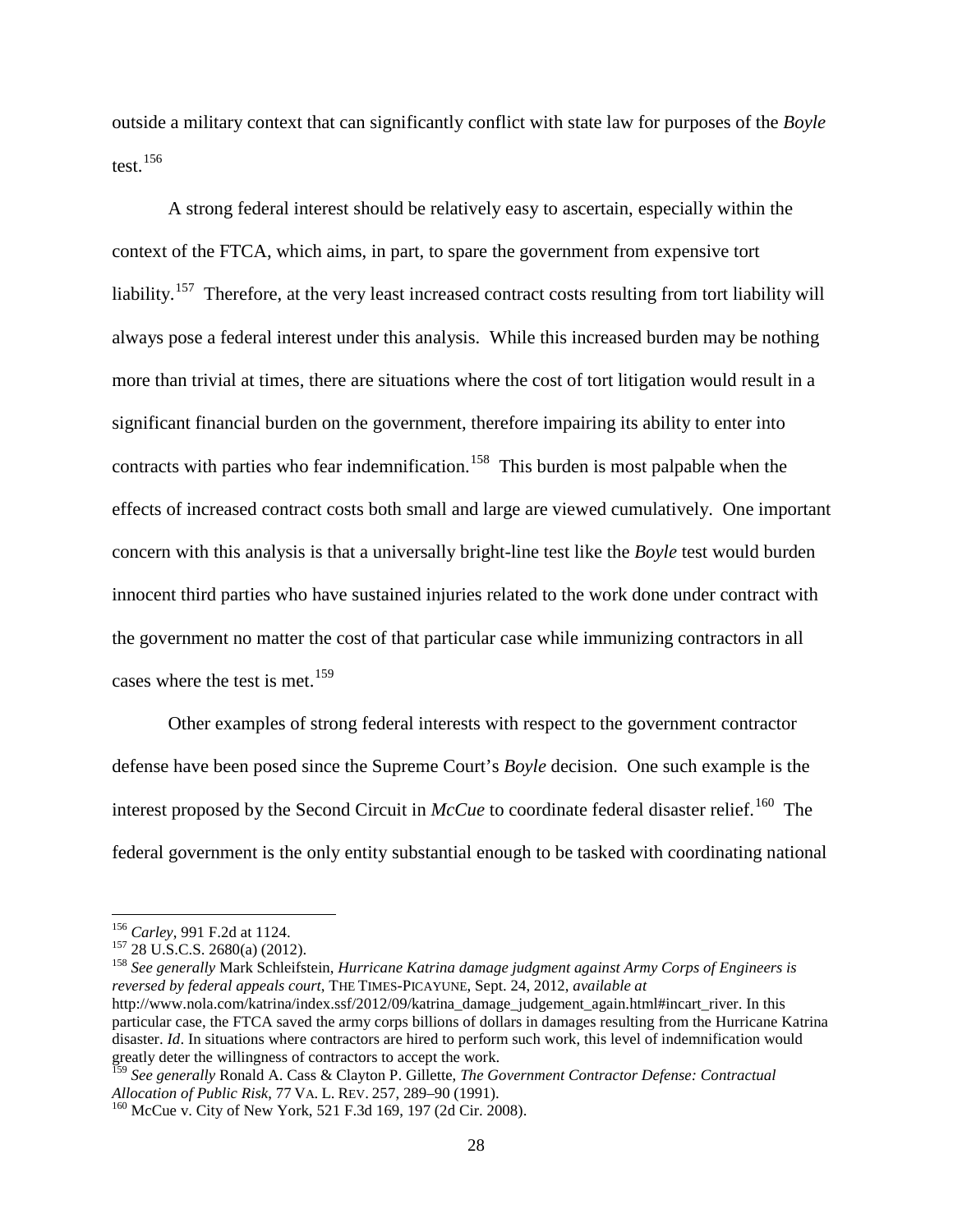disaster relief in a country that is composed of largely independent states. When disasters on the scale of September 11th, Hurricane Sandy, and Hurricane Katrina befall the United States, the federal government holds a unique position in providing aid and coordinating relief efforts, particularly when such disasters spread beyond the borders of a single state. It is difficult, however, to conceive of a sustainable system where the federal government is tasked with handling these duties entirely by itself, without the aid of private parties who would otherwise be reluctant to provide assistance for fear of any judicial repercussions.<sup>[161](#page-29-0)</sup> Even when private parties agree to this kind of work, the possibility of second-guessing government orders would prove disastrous in a situation where the ability to quickly control and coordinate work is essential.

<span id="page-29-8"></span><span id="page-29-7"></span>Carole A. Loftin provides another example of a strong federal interest in her note entitled *Expansion of the Government Contractor Defense: Applying* Boyle *to Vaccine Manufacturers*. [162](#page-29-1) Her stated federal interest is combating serious childhood disease.<sup>[163](#page-29-2)</sup> Loftin proposes that manufactures of the DTP vaccine<sup>[164](#page-29-3)</sup> be allowed the defense and be immune from tort liability stemming from the distribution and use of the vaccine.<sup>[165](#page-29-4)</sup> Loftin astutely perceives the unique role of the federal government in this context: "[D]iseases… present a serious and continuing threat to public welfare, they do not respect state borders."<sup>[166](#page-29-5)</sup> This argument is further buttressed through use of Article I Section 8 of the constitution, which grants Congress the power to provide for the general welfare of the United States.<sup>[167](#page-29-6)</sup> Should these vaccine manufacturers be

<span id="page-29-1"></span><span id="page-29-0"></span><sup>&</sup>lt;sup>161</sup> *See supra* not[e 159.](#page-28-5)<br><sup>162</sup> Carole A. Loftin, *Expansion of the Government Contractor Defense: Applying Boyle <i>to Vaccine Manufacturers*, 70 TEX. L. REV. 1261, 1283 (1992).<br><sup>163</sup> *Id.*<br><sup>164</sup> The DTP vaccine is used on children to combat diphtheria, whooping cough, and tetanus.<br><sup>165</sup> *Id.*<br><sup>166</sup> *Id.* This thought emphasis the important role of the federal g

<span id="page-29-2"></span>

<span id="page-29-3"></span>

<span id="page-29-4"></span>

<span id="page-29-5"></span>a need extends beyond the borders of a single state.

<span id="page-29-6"></span> $167$  U.S. CONST. art. I, § 8, cl. 1.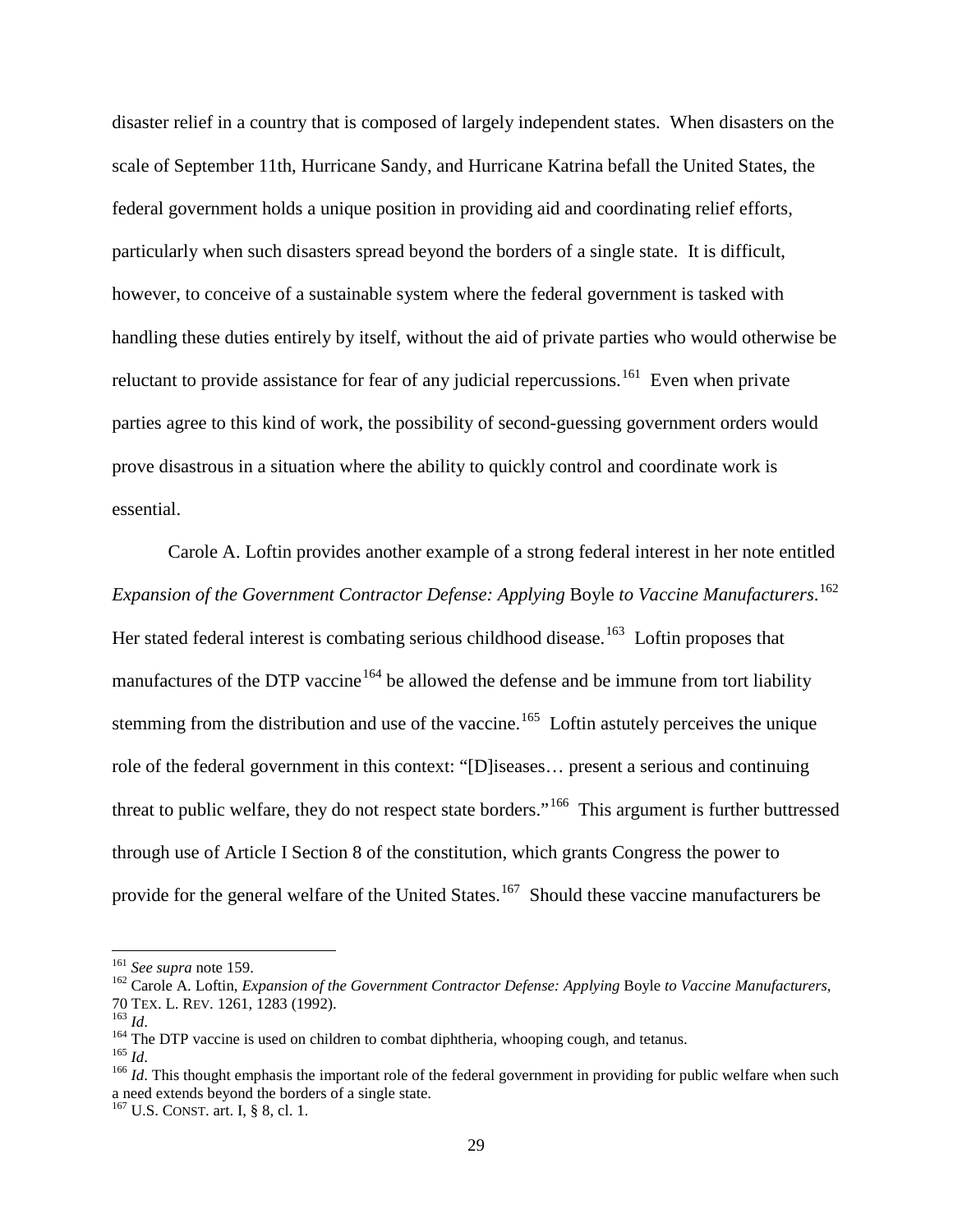susceptible to tort liability, production would suffer, as would the government's ability to provide for the general welfare of the United States.<sup>[168](#page-30-0)</sup> This therefore serves as another example for why contractor immunity is so crucial in areas where strong federal interests exist. As such, it should be clear that serious and significant federal interests exist outside of the realm of military procurement.

#### B. Significant Conflicts

As was made evident in its *Boyle* decision, the Supreme Court clearly requires that there be a conflict of federal policy and state law significant enough to justify displacing that state law.<sup>[169](#page-30-1)</sup> Courts agree on this point. Courts do, however, disagree as to what amounts to a significant conflict.<sup>[170](#page-30-2)</sup> The Supreme Court in *Boyle* concluded that there was a significant conflict because state law would upset discretionary governmental functions.<sup>[171](#page-30-3)</sup> The Court's decision here to reject *Feres* as the grounds for finding a significant conflict cannot be overlooked, especially when arguing whether the *Boyle* test applies outside of a military framework.[172](#page-30-4) What has been paramount in subsequent applications *Boyle* is the effect that imposition of state law would have on the discretionary functions of the federal government. Whether one is concerned with the financial burdens imposed on the government, or the possibility of third party or judicial second-guessing of government contracts, the true underlying concern is whether the federal government will be able to maintain discretion with respect to its contracts. There is nothing in this analysis that would require application of *Feres* principles, or involvement with the military, as the Ninth Circuit would suggest.

<span id="page-30-1"></span><span id="page-30-0"></span><sup>&</sup>lt;sup>168</sup> *See supra* not[e 162.](#page-29-7)<br><sup>169</sup> Boyle v. United Techs. Corp., 487 U.S. 500, 507 (1988).<br><sup>170</sup> *See supra* p. 20–21 and accompanying notes.<br><sup>171</sup> *Boyle*, 487 U.S. at 507. <sup>172</sup> *See supra* not[e 163](#page-29-8) at 1284.

<span id="page-30-2"></span>

<span id="page-30-3"></span>

<span id="page-30-4"></span>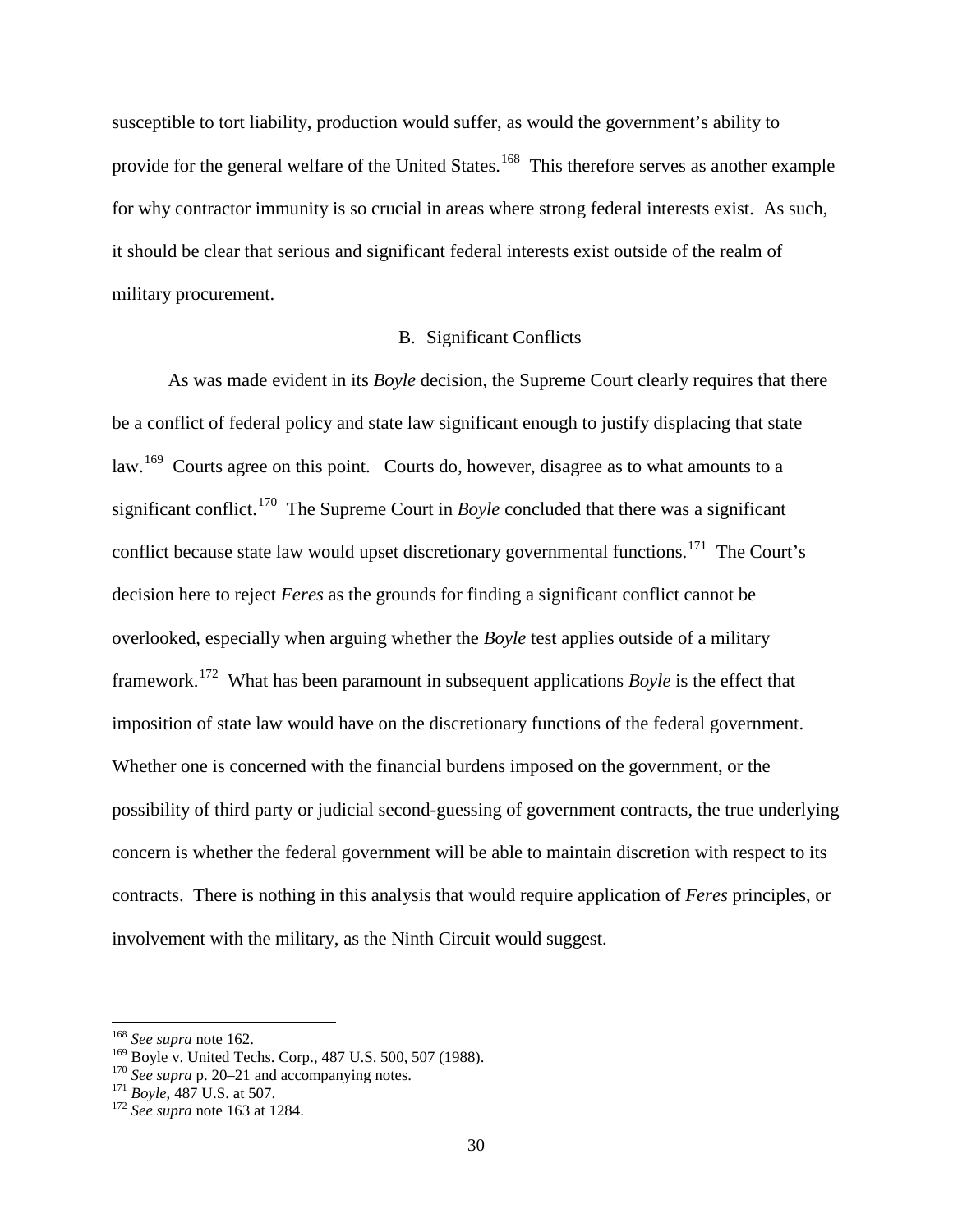The most difficult aspect of these cases has always been the factual application of the defense to particular circumstances. Even straightforward application of the FTCA has proven difficult in terms of ascertaining when the government is working in a discretionary capacity.<sup>[173](#page-31-0)</sup> Nevertheless, it is clear that a significant conflict will exist whenever there is discord between state law and the discretionary functions of the federal government. For this reason alone, it seems apparent that *Boyle* should apply outside a military framework. As such, when an appropriate case presents itself, the Supreme Court should resolve the current circuit split in favor of application outside of a military context.

C. Modifying the third prong of the government contractor defense

The test for governmental immunity should be modified in order to better reflect the fact that innocent third parties are ultimately the ones who will bear the full costs of injuries sustained in relation to the contracts contemplated by the defense.<sup>[174](#page-31-1)</sup> This is perhaps the biggest criticism and most disconcerting aspect of the government contractor defense, as the faultless injured are unable to seek recompense from the parties responsible for their injuries. In consideration of this inherent inequity, the third prong of the test should be changed from requiring contractors to inform the government of "known dangers" to requiring the contractors to inform the government of dangers that they knew about or "should have known" about.

This altered language would better reflect negligence principles as this modified prong would require the contractor to perform its due diligence in learning about the dangers of the product to be fabricated or service to be performed. It would impose a duty on contractors to uncover defects and dangers where they would otherwise be content to perform the work at hand

<span id="page-31-1"></span><span id="page-31-0"></span><sup>&</sup>lt;sup>173</sup> E.g. In re Katrina Canal Breaches Consol. Litig., 2011 U.S. Dist. LEXIS 95037 (E.D.La. 2011)<br><sup>174</sup> See supra not[e 159](#page-28-5) at 260. But again the interests of these injured parties must be balanced against the need for the federal government to maintain discretion and low cost in its dealings with private contractors.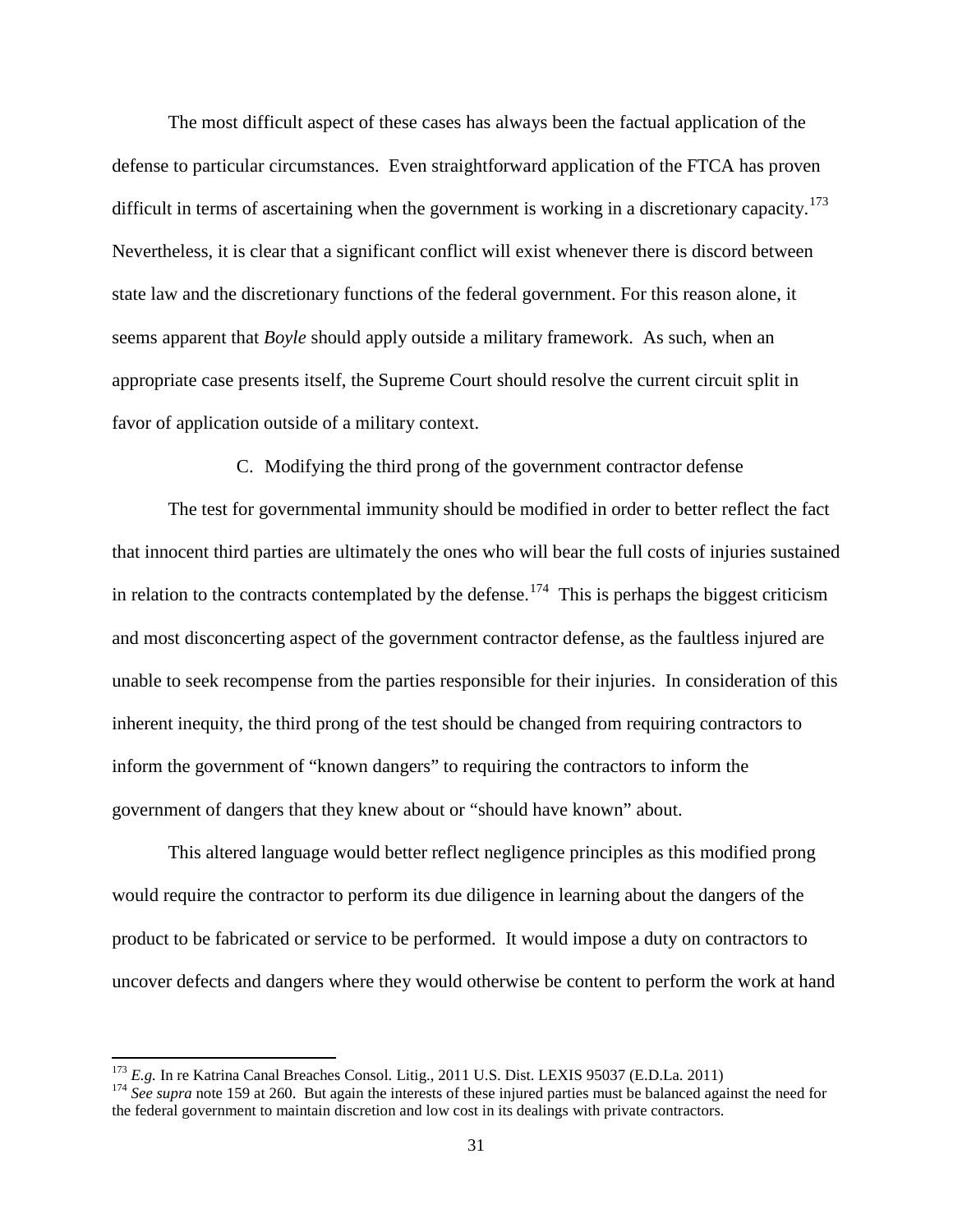and warn of dangers only if they are actually and presently known.<sup>[175](#page-32-0)</sup> As the test currently stands, it makes an assumption that the government itself is just as knowledgeable as those it contracts with in terms of the dangers involved with the products or services that it seeks.<sup>[176](#page-32-1)</sup> In reality, while the government is more than able to dictate design requirements or cleanup operations providing for little or no contractor discretion, the fact is those who contract with the government carry special knowledge and expertise that may put them in a position to potentially know more about the risks involved. The effect of this modified test would be to give innocent third parties a chance at recovery in situations where a contractor is truly negligent.

It must be emphasized that this modification of *Boyle's* third prong ensures that the government will gain the benefit of contractor expertise by requiring these entities to perform their due diligence. This benefit, however, will come with associated costs, as due diligence necessarily entails further expense on the part of the contractor. The added cost of due diligence, which would theoretically be passed onto the government through heightened contract cost, would still be negligible in comparison to subjecting these government contractors to liability. This is especially true when the nature of the contractor's work is inherently dangerous, and the risk of tort litigation, and by extent insurance cost, is reflectively high. It has been suggested that a contractor's liability, or an insurer's ability to predict contractor liability, can play a critical role in the determination of whether or not that contractor will participate or even stay in the public marketplace.[177](#page-32-2) Because liability plays a central role in contractor decision-making, one could conclude that heightened contract costs through due diligence would pale in comparison to

<span id="page-32-0"></span> $175$  This does in part make an assumption that a contractor would be primarily concerned with profits and not with public welfare. Responsible contractors would undoubtedly do their best to uncover any potential risks, however at a certain point the cost of uncovering these risks may cause contractors to turn a blind eye to knowable dangers and instead take solace in the fact that there work comes with immunity.  $^{176}$  *Id.* at 291.

<span id="page-32-1"></span>

<span id="page-32-2"></span><sup>&</sup>lt;sup>177</sup> *See supra* note 98 at 717.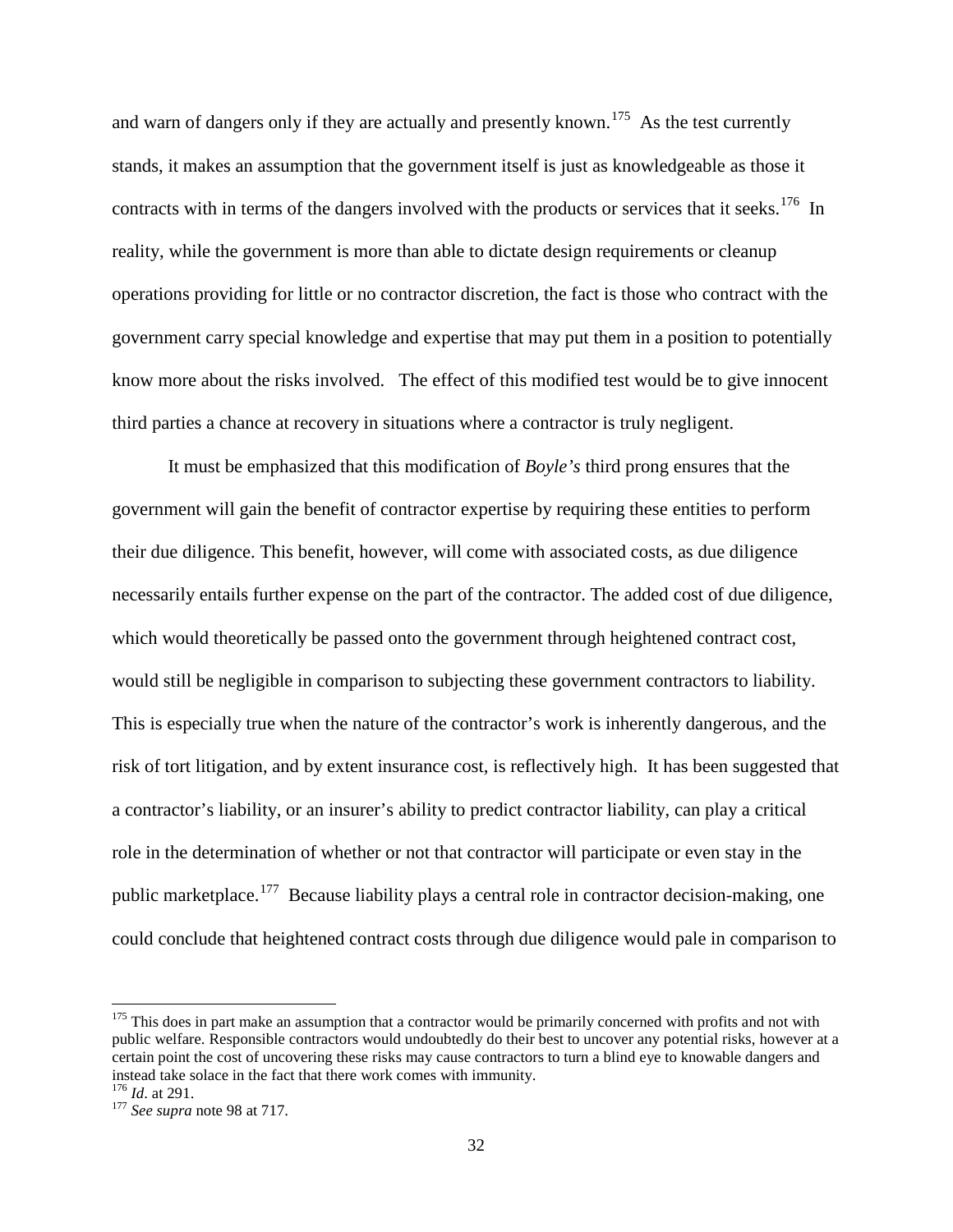contract costs raised to insure against tort liability. For this reason, the FTCA's aim of reducing costs on the government would still not be frustrated.

Due diligence does pose other potential problems. In the event that a contractor's due diligence does uncover potential risks with a particular product or service, one may wonder if the contractor would bother to disclose these risks, or if the contractor would bother to take the contract at all. With respect to the first issue, it must be remembered that this altered third prong still requires the contractor to inform the government of dangers that it should have known about in order to gain the benefit of immunity; it would not be enough for the contractor to simply uncover these dangers and then not disclose them. With respect to the second issue, the point of the government contractor defense is to supply immunity to contractors who are tasked with assuming contracts that are sometimes as dangerous as they are lucrative. In order to maintain governmental discretion with such work, immunity must be conferred on those tasked with performing the work. With such immunity granted, the profits associated with the contract would serve as a sufficient incentive.<sup>[178](#page-33-0)</sup>

#### D. Why the courts should handle questions of contractor immunity

As has been made clear in Part IV of this Comment, *Boyle* is often criticized as offending separation of powers principles in that it puts unelected court officials in the role of the lawmakers. In reality, however, the courts are best situated to handle questions of contractor immunity. It is crucial that the reader remember that a court's *Boyle* analysis is almost always going to be framed by reference to a relevant statute, most likely the FTCA, as the source conferring immunity and creating significant conflict. Congress is bombarded by the requests of

<span id="page-33-0"></span><sup>&</sup>lt;sup>178</sup> *Id*. Not only are profits likely to be higher for government contractors as opposed to their private counterparts, but they are also less likely to leave that particular market as they dedicate capital to serving the public market.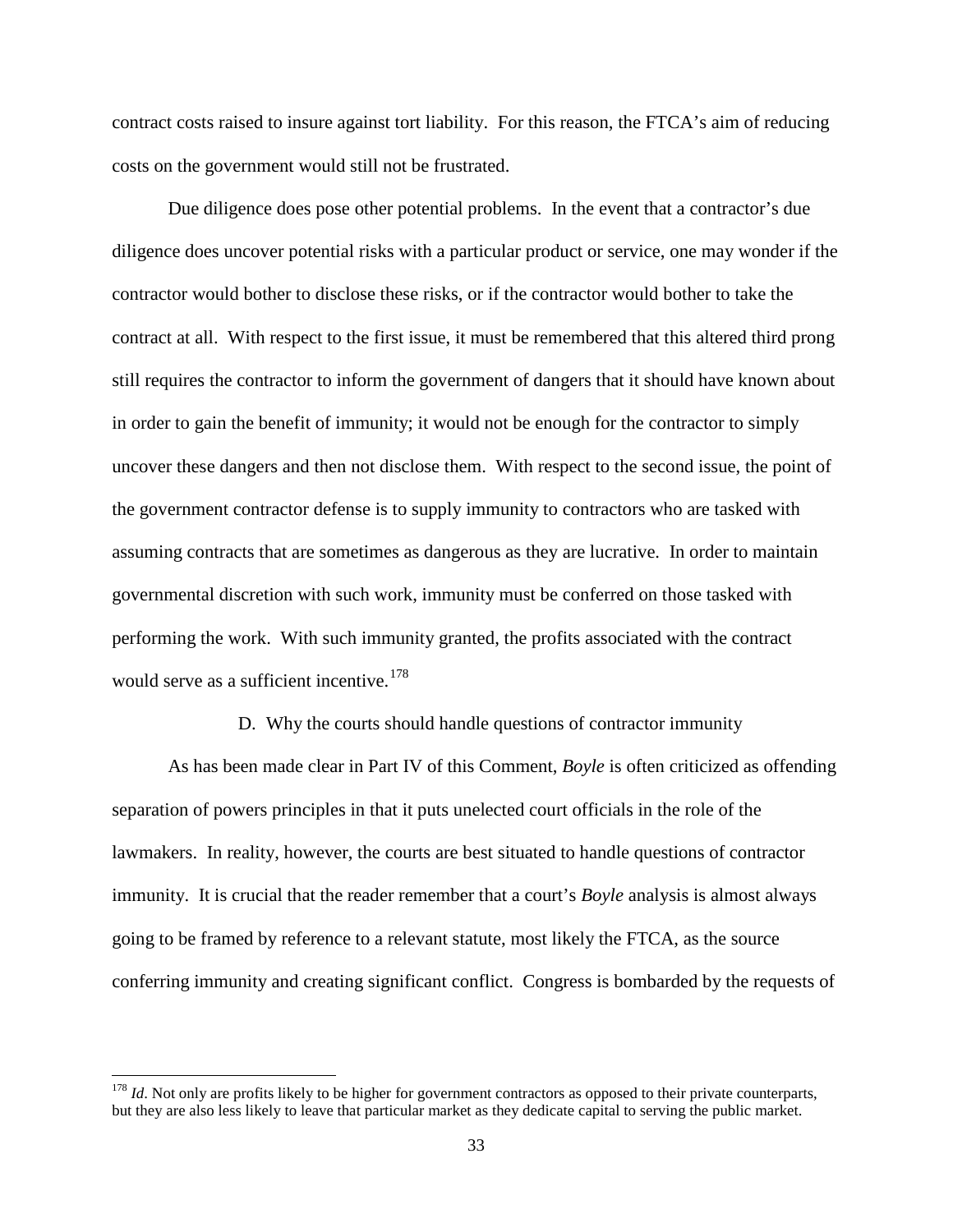contractors to amend laws to confer immunity in their favor.<sup>[179](#page-34-0)</sup> Most of the time these contractors will be working out of pure self-interest and it should therefore come as no surprise that Congress has been reluctant to legislate on their behalf. It would be an insurmountable obstacle for Congress to consider and then legislate on the notion of conferring immunity on a contractor in so many different contexts and contracts. Instead, Congress should enact general acts that confer immunity on the government, as it has done with the FTCA, and leave the interpretation and application of its will to the courts, who have historically been concerned with notions of equity and fairness, and who are equipped to handle application of the law to particular facts or contexts.

Admittedly courts have little expertise when it comes to government contracts or procurement, and it has been argued that for this reason Congress is best equipped to handle "fashioning an appropriate government contractor rule", as it has the "time, resources, and institutional capacity" to do so.<sup>[180](#page-34-1)</sup> But this narrow view makes the assumption that expertise is required to effectively shape, and more importantly apply, an adequate rule governing contractor immunity. Contract and procurement expertise should not be viewed as a necessary requisite for the courts to be able to adequately address the kinds of issues raised in *Boyle*. It is the federal government and those it contracts with that ultimately carry the relevant expertise, and it is the courts that should be tasked with heeding this expertise and applying it in a fair and impartial way, much as they would in cases of medical malpractice where courts must rely heavily on the testimony of experts. As a political body, Congress cannot adequately or impartially address the

<span id="page-34-1"></span><span id="page-34-0"></span><sup>179</sup> *See supra* not[e 96.](#page-17-0) 180 *See supra* note [98](#page-18-4) at 717.